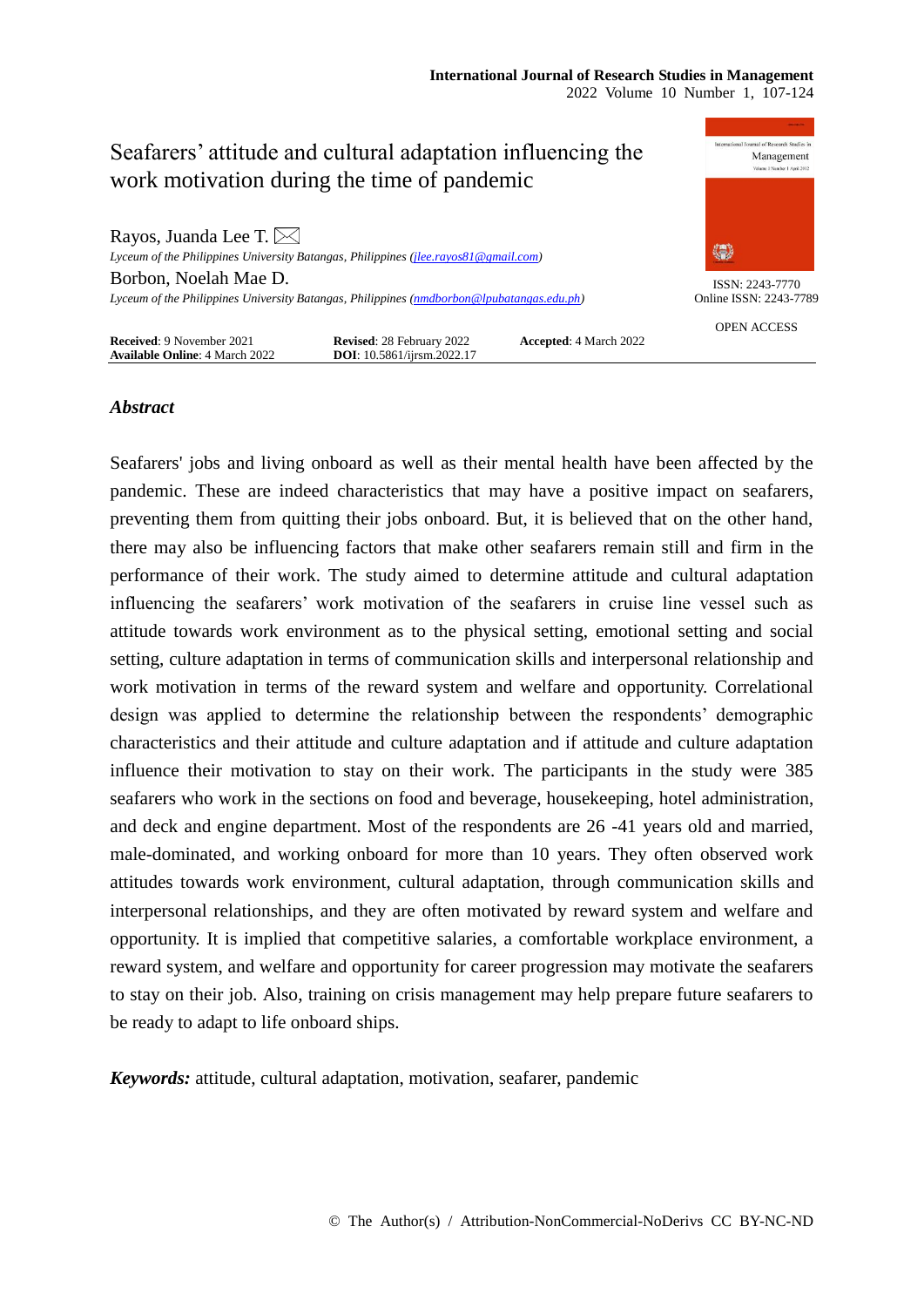# **Seafarers' attitude and cultural adaptation influencing the work motivation during the time of pandemic**

#### **1. Introduction**

Previously, sailing was thought to be a life-long vocation with a hierarchical system to the work, living, and functions on board. However, attitudes toward the durability of the maritime career have altered, and it is no longer thought to be a job for life for the majority. There are those who stay in the job and there are those who leave and quit. According to several studies, seafarers from nations such as the Philippines, the United Kingdom, Ecuador, and Taiwan chose sailing because of the 'excellent pay' (Talmor, 2020). Filipinos are frequently driven into the seafaring sector due to a lack of alternative career options ashore. Seafarers who do not intend to stay and create a "profession" in the seafaring sector may depart after a few years. Some people view seafaring as a temporary situation in their lives, with the goal of working for a short time until they have saved enough money to achieve a specific set of goals.

The Philippines is one of the major outstanding sources of seafarers in the world. At any one moment, at least 400,000 Filipinos have employed onboard ocean-going boats such as bulk carriers, cargo ships, tankers, and passenger ships, the majority of which are cruise ships. More than a fourth of the world's sailors come from the Philippines. In 2019, those 380,000 Filipino sailors added to the Philippine economy. Yet, throughout recent months since the beginning of the Coronavirus, 19 pandemic 50,000 Filipino sailors have been localized. According to POEA Administrator, Bernard Olalia, in May 2021 some 30000 seafarers had been deployed to different destinations (Patinio, 2021). The cruise sector is now the most interesting and fastest-growing section of the global tourism business (Gibson & Parkman 2019).

As discussed by Smith (2018), working onboard may sound appealing, but seafaring is not for everyone. But even though they pay for their own accommodation and living expenses, their pay is often minimal; nonetheless, tips might supplement their earnings. While it is tempting to tour the world, it is unlikely to be a vacation because employees work long hours and have few days off. Seafarers must adjust to living in cramped quarters, making it difficult to maintain a good work-life balance since they are confined to the ship most of the time because they do not have the opportunity to return home (Cantindig, et al 2019). After several years, those seafarers still had no interest in staying in the maritime sector and making a 'career.' Some people consider burning to be a phase in their lives that will eventually pass. And their plan is to labor for a limited time until they acquire enough money to accomplish a set of goals. Another cause for leave might be seafarers' inability to deal with the demanding working circumstances onboard. These includes differences, constant stress, and high workloads.

Thousands of seafarers have been requested to extend their contracts beyond their typical tour of duty due to the COVID19 outbreak, and some have chosen to stay onboard to proceed. However, there are some seafarers who had got "stuck" on board. This is also referred to as the "golden handcuffs" phenomenon, in which seafarers acquire acclimated to greater wages that they would not normally be able to earn elsewhere. Despite extremely lucrative employment offers, an adventurous working environment, and a "globetrotting" lifestyle, most seafarers, according to Raunek (2019), abruptly abandon their ship occupations by taking chances ashore. Unsettled lifestyle, hectic life, onboard politics, lack of social life, being away from the family, personal/family problems, rise in maritime piracy, health issues, reducing shore leaves, lack of shore jobs, reducing crew members, and stringent maritime laws are among the main reasons they quit their jobs, according to him. This practice is gaining traction and can now be found in a number of countries of the globe.

International trade and the global economy rely heavily on seafarers. The maritime industry's long-term viability is dependent on the availability of appropriately skilled seafarers and the capacity to recruit a sufficient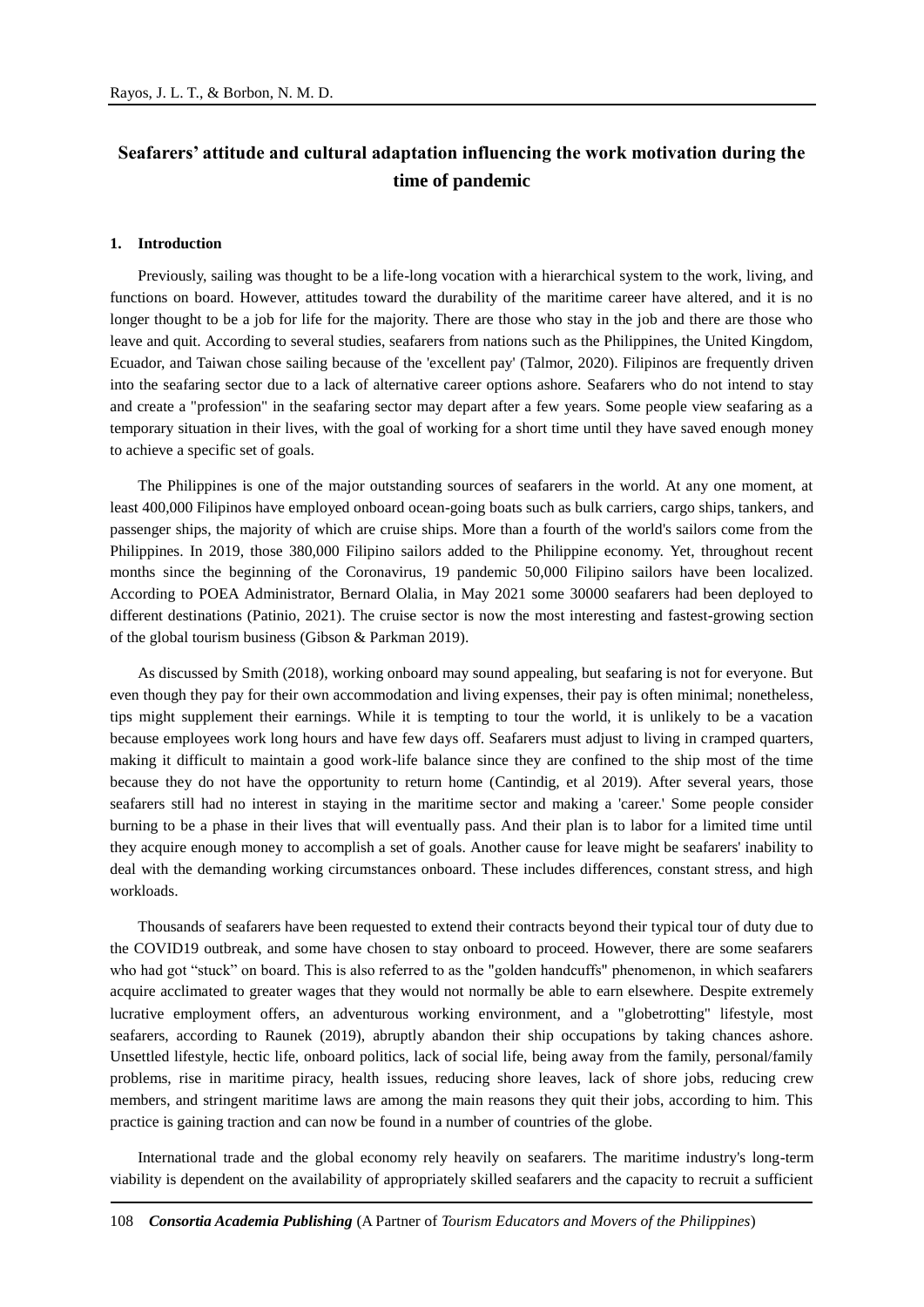number of newcomers. Seafaring has different qualities from other vocations, notably in terms of living and working circumstances. According to a recent industry research, nearly 1.6 million seafarers work on ships such as tankers, bulk carriers, container ships, and passenger ships. According to the International Transport Workers' Federation (ITF), the cruise ship industry employs between 300,000 and 350,000 seafarers (Geneva, 2019). In the cruise liner business, sea-based occupations are in high demand, and shipping firms all over the world are announcing their staffing requirements (Scout Cruise).

This study is founded on four significant theories that have bearing on the investigation of the three variables: Kellman's Theory of Attitude Organization, Sverrre Lysgarrd U-curve model of Cultural Adaptation Theory, Incentive Theory of Motivation, and Hezberg's two-factor theory. Heider's balancing theory is based on Kellman's (2015) Theory of Attitude Organization (Learning Theory that claims a person's behaviours are founded on principles of reinforcement, emulation, and discipline) (2015). He recognized three basic types of influence processes, which he named compliance, identification, and internalization. When a person accepts influence in the hopes of receiving a favorable response from another person or group, this is known as compliance. He conforms to the induced behavior not because he believes in its substance, but because he expects to get certain incentives or approbation in exchange for conforming. When a person accepts influence in order to form or sustain a gratifying, self-defining connection with another person or group, this is referred to as identification. Because the induced behavior is linked to the desired connection, he adopts it. Internalization happens when a person accepts influence because the induced behavior's substance, the thoughts and acts that make it up, are intrinsically satisfying. This type of behavior is more likely to be integrated with the individual's established values. Seafarers' attitude may be influenced by their hopes to achieve a favorable reaction from peers and from the manager, gain rewards or approval. Also, they may have the desire to establish and maintain a satisfying relationship with the people they work with and lastly, because they are influenced by their existing values.

Incentives in workplaces, like other aspects of life, may have both positive and negative aspects. Positive incentives are considered in this context. Positive incentives provide employees the certainty that they will get something they want in return for performing well. Incentives in the form of rewards, recognition and opportunities are influential factors that will work to retain the seafarers. The pandemic crisis has impacted the life of job and life onboard for seafarers, and also their mental wellbeing and tiredness. These are indeed variables that may help to lessen the pandemic's detrimental effects, but it is believed that on the other hand, there may also be influencing factors that make other seafarers to remain still and firm in the performance of their work. In the study conducted by Pauksztat et al. (2020), among the 671 seafarer respondents, majority of them reported that the epidemic had an influence on personnel changes and ship-to-shore relations. In terms of how the pandemic has impacted their employment, non-work life on board, and availability to supplies, respondents' perspectives were different. However, on the other hand, there may be others who had withstood the impact that they were able to cope with the situation and managed to perform their work. This situation challenges the researcher to investigate the factors that motivate the seafarers to continue performing their work. And it might be helpful for the future career in the maritime and seafarers that might indulge in this line of profession, it may be helpful to include in the training crisis management on board.

*Objectives of the study -* This research examined the attitude and cultural adaptation influencing the seafarers' work motivation. Specifically, it aimed to identify the respondents' characteristics in terms of age, sex, civil status and length of service; determine the attitude towards work in their physical setting, emotional setting and emotional setting; determine how they adapt to the culture in their work environment through communication skills and interpersonal relationship; determine their motivation through reward system and welfare and opportunity; and test the significant differences on the responses when grouped according to profile.

#### **2. Methodology**

*Research Design -* This study utilized descriptive design. Descriptive research, according to Gay et al.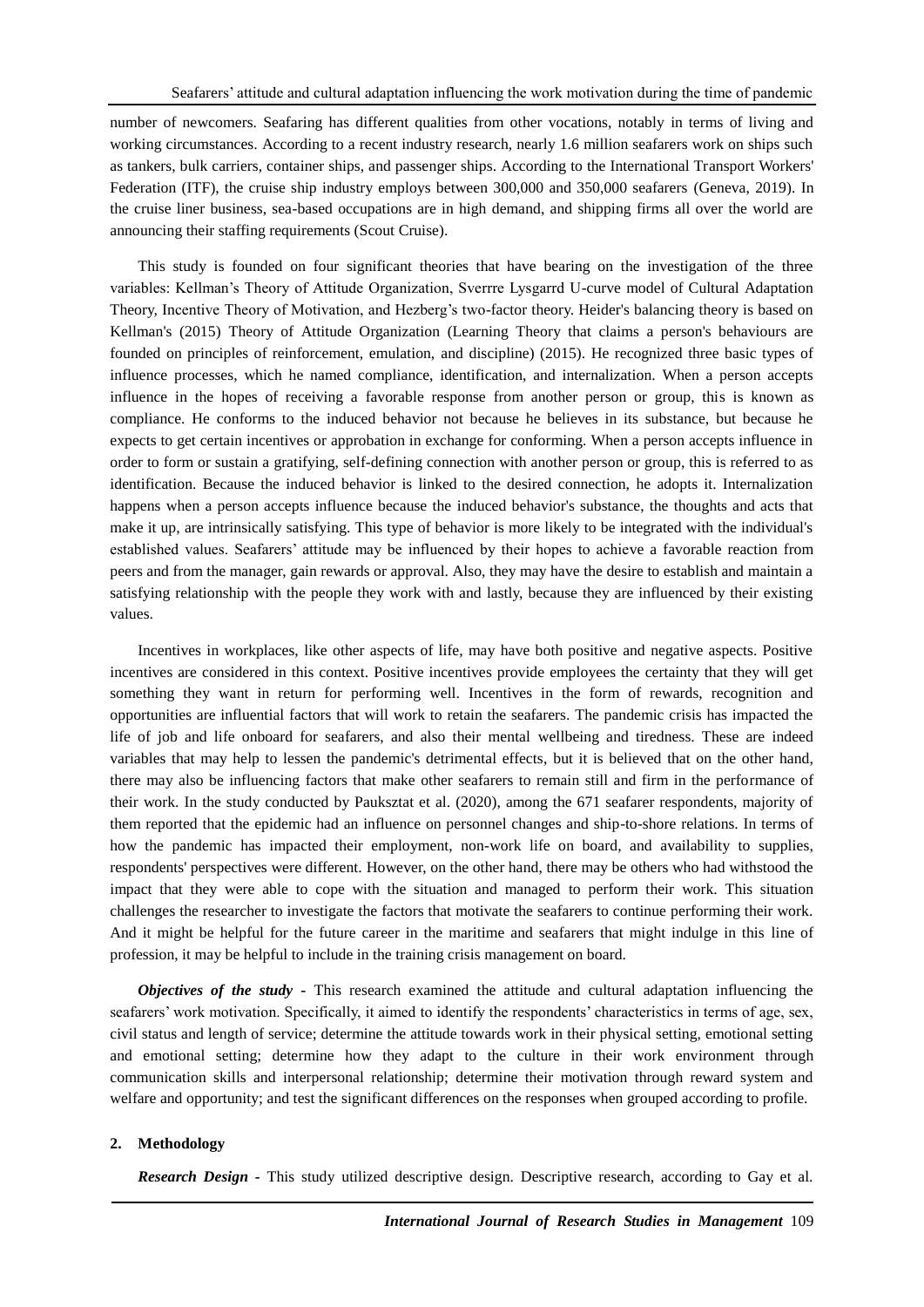(2018), entails gathering data in order to answer questions, as well as determining and reporting the current state of affairs. It describes the characteristics of the respondents as to their age, sex, civil status and length of service. Furthermore, it describes their attitude in work environment in different settings, how they adapt culturally, and the motivation that makes them retain their work aboard cruise ship. It involves conducting of survey using quantitative variables.

*Participants of the Study -* The participants in the study were 385 seafarers who work in the sections on food and beverage, housekeeping, hotel administration and deck, and engine department. Seafarers who are currently working on board and on vacation because of the pandemic are included in the study. As a sample 385 cruise employees was utilized in accordance with the Raosoft Sample Size Calculator considering the 5% margin of error and 95% confidence level. The study was conducted online particularly to Filipino employees working on board on the passenger ships and on vacation during the pandemic. sampling technique was used in selecting samples because not all seafarers currently working on board cruise ships and on vacation would be chosen to participate in the study. All seafarers working on the merchant ships including those who work in the hotel as housekeepers, chefs, waiters/ waitresses, hotel administrators, and deck were selected as samples. However, due to the constraints amidst pandemic such as the absence of face-to-face contact, access to administer personally the instrument, limited time, and willingness of the target respondents, the sample became limited to 385 seafarers. Only those who answered the instrument online were considered samples of the study.

*Data Collection Instrument -* The researcher used a survey questionnaire in Google form which was adaptive and modified. It is composed of items that are aligned to the objective and specific problems of the study. The questionnaire was divided into four component parts: Part 1 is a survey on the demographic characteristics of the respondents such as age, sex, civil status and length of service; Part 2 contained items about attitude towards work environment in physical setting, emotional setting and social setting; Part 3 comprised items on culture adaptation indicated by communication skills and interpersonal relationship; and Part 4 composed of items about work motivation indicated by reward system and welfare and opportunity. The items in the questionnaire are adapted from Mejia, (2021) and modified which are based on literature reviewed. They were checked by the researcher's adviser and validated by the university statistician. For validation, items in Part 2, 3 and 4 were subjected to Cronbach's Alpha Test. All Cronbach's Alpha Values were rated Excellent: (a > 0.9) Attitude Towards Work Environment: Physical Setting= 0 920, Emotional Setting = 0.907 and Social Setting= 0.936. Culture Adaptation: Communication Skills - 0.924, Interpersonal Relationship - 0.937 Work Motivation: Reward System - 0.911, welfare and Opportunity - 0.962

*Data Gathering Procedure - T*o be able to gather data needed for the study, survey questionnaire was utilized to answer the research question. The researcher personally mailed the questionnaires to the respondent aboard the ship and seafarers on vacation. The researcher sought permission from the ship captain of the several ships and crewing manager on land for the data gathering. Consent of the respondents were also sought before the conduct of the study. The study was conducted on September 1, 2021 until September 30, 2021. Survey questionnaire in Google Form was sent to the respondent of the study. Along with the questionnaire is a letter of request for the respondent to take part in the research. The respondents were guaranteed that their responses would be kept private. Instructions and items in the questionnaire were carefully explained. The researcher checked the accomplished and submitted forms daily from the start of the administration of the questionnaire until the last day. The respondent was guaranteed of the anonymity and respect for their responses by the researcher. Because the researcher trusted their honesty in answering the survey, the respondent was given the choice of remaining anonymous. Upon retrieval of the questionnaire, the responses were reviewed, coded, tailed and tabulated.

*Data Analysis -* The following statistical tools were used to conduct data analysis. The demographic profile of the respondents was presented using frequency and percentage distribution. Weighted Mean and Ranking were used to assess the performance of the seafarers in terms of knowledge, skill and attitudes; as well as to determine the work motivation in terms of rewards system and welfare. To determine significant differences, the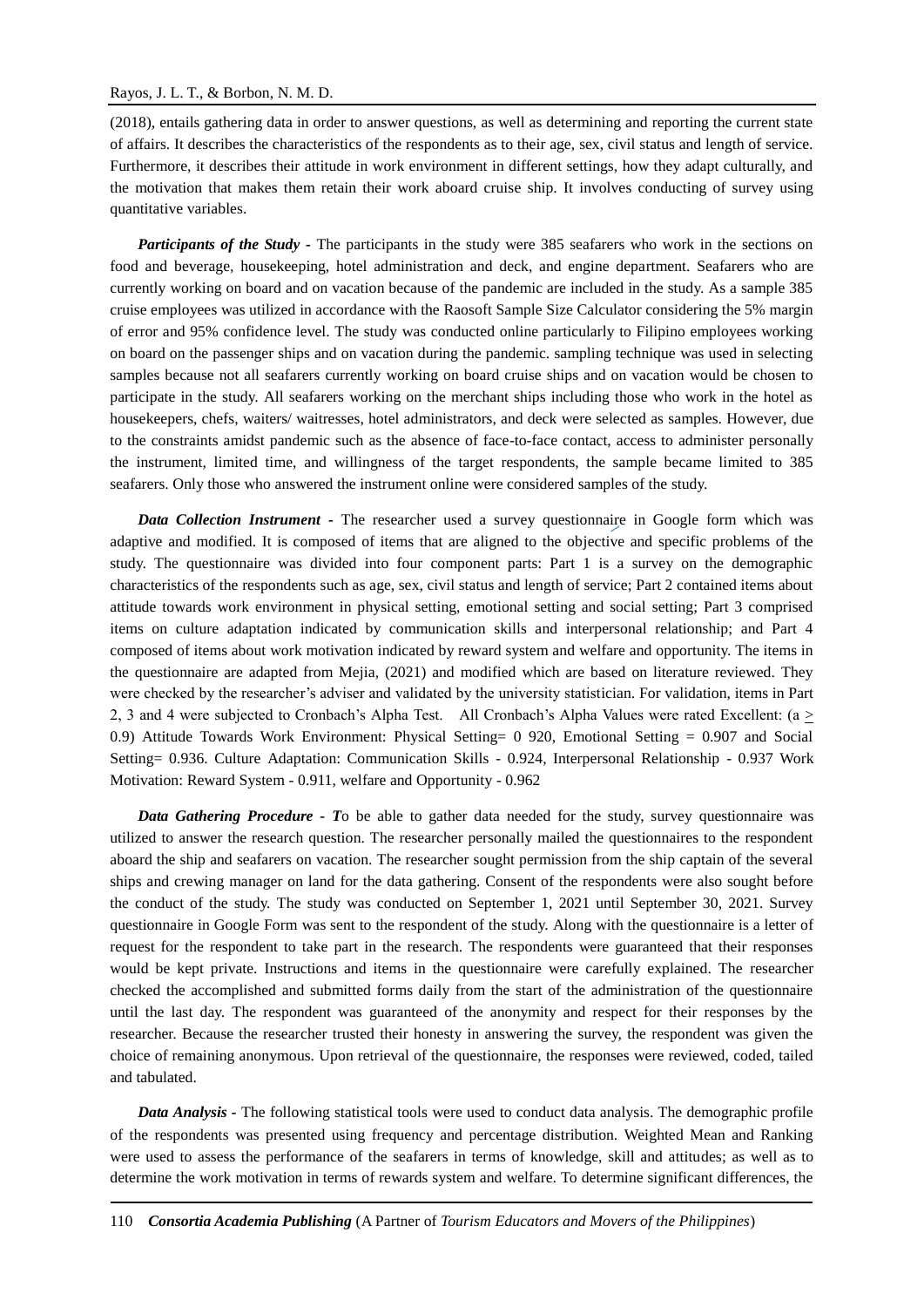results of the Mann-Whitney U test for two groups will be employed as part of the non-parametric testing. Furthermore, all data were handled with PASW version 26 statistical software to better understand the study's results that used an alpha level of 0.05. The collected data were treated to statistical analysis and interpretation with the use of statistical tools Percentage was used to determine the proportion of the respondents in their demographic characteristics. Weighted mean was used to calculate the average responses of the respondents in each item in the questionnaire on the seafarers' attitude towards environment, culture adaptation and work motivation. ANOVA or analysis of variance was used to analyze the difference among means of variables at 0.5 significance level. To evaluate substantial differences, the Mann-Whitney U test results for two groups were employed as part of the non-parametric testing. Furthermore, all data were handled with PASW version 26 statistical software to better understand the study's results at an alpha level of 0.05.

*Ethical Consideration -* The respondent was guaranteed anonymity and respect for their responses by the researcher. The researcher was confident in their ability to answer the survey honestly, so he gave respondents the option of remaining anonymous. To continue and regulate ethics in conducting this research, the researcher observed the following: Any private information relating to the cruise seafarers such as their names and trivial information will not be mentioned in any part of this research. The respondents were not forced to answer the questionnaire. Appropriate document sourcing and referencing were done to promote copyright laws. Private information of the seafarers such as their names are regarded with utmost confidentiality. Together with the electronic questionnaire, a letter was sent to them to secure permission before they provided the data. The researcher explained the research tool for clarity and they were not forced to answer the questionnaire. The searcher sought permission and approval from the author instrument to adapt and modify and assure that it would only be used for the aim of study.

#### **3. Results and Discussion**

#### **Table 1**

| Percentage Distribution of the Respondents Profile |  |  |  |
|----------------------------------------------------|--|--|--|
|----------------------------------------------------|--|--|--|

| Age                                   | Frequency | Percentage (%) |
|---------------------------------------|-----------|----------------|
| 25 years and below (Gen Z)            | 30        | 7.80           |
| 26-41 years old (Gen Y)               | 169       | 43.90          |
| 42-56 years old (Gen X)               | 149       | 38.70          |
| 57 years old and above (Baby Boomers) | 37        | 9.60           |
| <b>Sex</b>                            |           |                |
| Male                                  | 334       | 86.80          |
| Female                                | 51        | 13.20          |
| Civil Status                          |           |                |
| Single                                | 110       | 28.60          |
| Married                               | 275       | 71.40          |
| Length of Service                     |           |                |
| 1 year and below                      | 19        | 4.90           |
| $2-5$ yrs                             | 90        | 23.40          |
| $6-9$ yrs                             | 31        | 8.10           |
| 10 yr and up                          | 245       | 63.60          |

Table 1 presents the percentage distribution of the respondents' demographic profile as to their age, sex, civil status, and length of service in the seafaring job. The study reveals that the millennial generation are more motivated and mature in handling tasks. The findings show that many respondents are 26 -41 years old (43.90%). This finding is not consistent with the finding of Ayap and Macalalad, (2016) in which the majority of the seafarers are 23 - 27 years old (44.20%). Most seafarers belong within the late early adulthood or young adults and middle adulthood in human life development. This is the age of peak physiological development that can be considered the physically strongest among the groups in the adulthood stage. Based on their age, they are capable of performing tasks related to seafaring jobs. They may already be adjusted to their work environment, have experienced challenges and difficulties that they have won over and resolved. They are even more skillful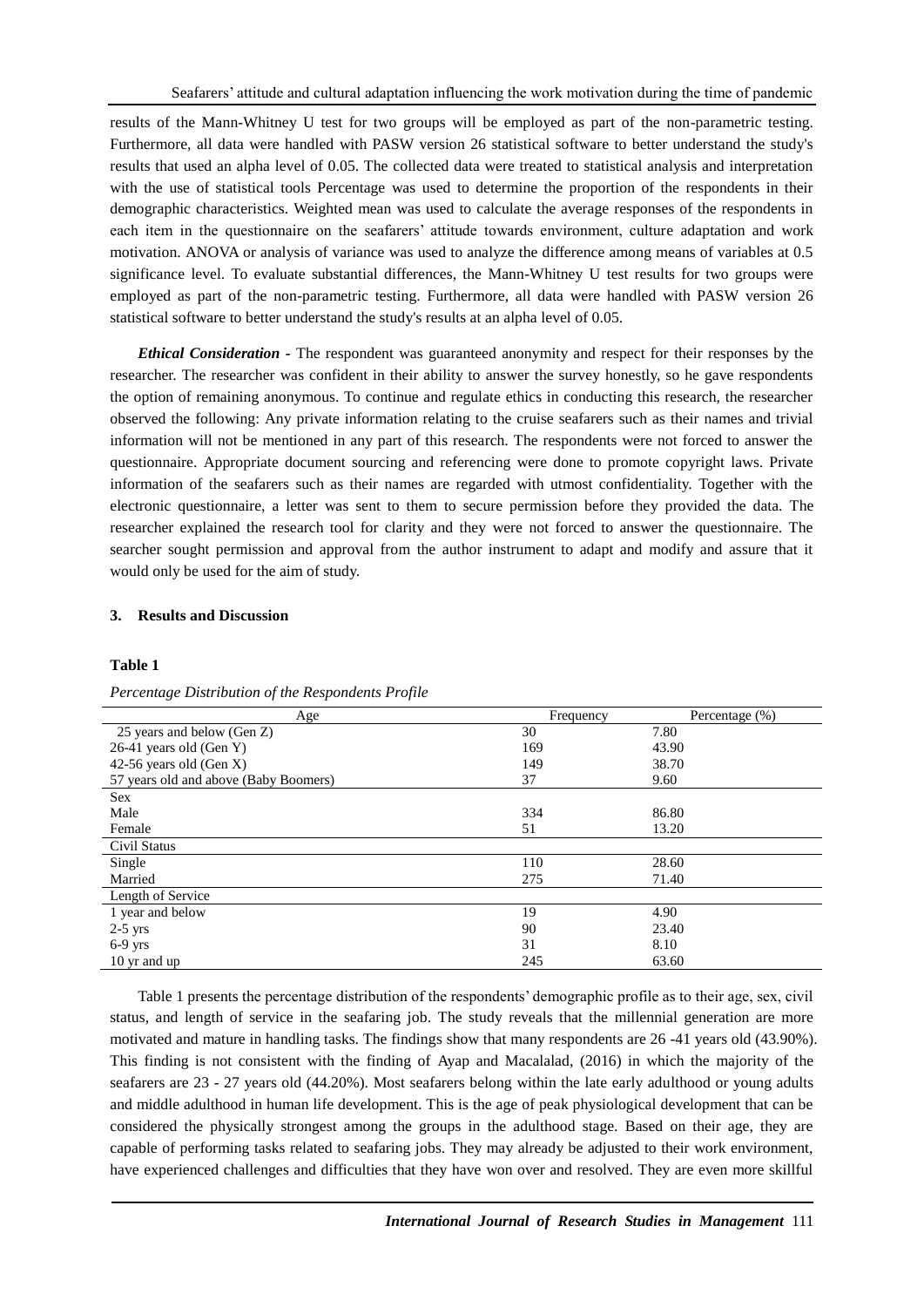than at an earlier age when they joined the seafaring job.

However, the age group with the least number of workforce is 25 years old and younger (7.80%) while in the study of Ayap and Macalalad, (2016), the oldest group of 48 years old and above (8.40%) are the least number. At this younger age, individuals are thinking of new possibilities. It is the period when they adjust to new patterns of life in terms of jobs. It is also the beginning where they develop patterns of behavior and attitudes which they learn from their working environment. According to Psychology course provider Lumen Learning (2018), people in their twenties and thirties are often referred to as early adults and spend a lot of energy focusing on the future and making decisions that influence them. It's time to spend. She helps her make money with a fulfilling adult life status. Late 30s (or 40s) In the mid-60s, it is called middle age. During this time, many people are at the peak of labor productivity. It may be time to acquire specific discipline expertise, understand problems, find solutions, and improve efficiency.

Results show that the respondents are dominated by male (86.80%) and female respondents are only 13.20 percent. This finding is consistent with the finding of Ayap and Macalalad, (2016) in which males are the majority group comprising 92.20%. This shows that seafaring is a male dominated industry. In older times, a man working on board was called seaman However, the word seafarer has replaced the term "seaman" because women have been taking part in this industry. There are few women attracted to this job because of the general challenges of weather, hard work and rough seas which women may not withstand. Also, opportunities for promotion for women seafarers are limited. Based on the results presented in the table, majority of the respondents are married (71.40 %) and only 28.60% are single. This is contrary to the finding of Ayap and Macalalad, (2016) in which the seafarers slightly outnumbered (51.90%) the married ones. High income in seafaring job attracts more married individuals to engage in this maritime industry. According to payscale.com, seafarers with 5-9 years of experience earn Php749,000 a year exclusive of bonuses and tips. This is a motivation to married seafarers to work on sea because with this income, they can provide better life to their families.

As to the length of service, a great percentage said (63.60%) they have been working on board for 10 years and more. Only 4.90% have been working for 1-year and less. Despite the 12-month contract with a company, seafarers continue to work onboard by applying to another company. After the contract, they usually stay with the family for two months and undergo training for employment in another company. As a general rule, the terms of employment of seafarers and companies are mutually agreed but cannot exceed 12 months. The contract ends when the seafarer ends the contract on board, unregisters and arrives at the airport or port of the employer. Any extension or the contract can be voluntary or compulsory. Extensions are usually not recommended for fatigue, self-satisfaction, and other health reasons. Also, if facilitation has already been implemented, it will not be accepted. Extensions are required due to port and airport restrictions (Gorecho, 2020).

## **Table 2**

| Indicators                                                   |                | Weighted Mean | Verbal Interpretation | Rank |
|--------------------------------------------------------------|----------------|---------------|-----------------------|------|
| Provides me with less rigid elements on physical arrangement |                | 3.95          | Often                 | 10   |
| Encourages quality of work and promotes work efficiency      |                | 4.64          | Always                |      |
| Helps me better appreciate standard work performance         |                | 4.67          | Always                |      |
| Allows me to see things work smoothly                        |                | 4.54          | Always                |      |
| Provides me reasonable working hours                         |                | 4.34          | Often                 |      |
| Provides me with safe and healthy working environment        |                | 4.72          | Always                |      |
| Promotes enthusiasm and interest to work                     |                | 4.62          | Always                |      |
| Allows me to observe how the system and processes work       |                | 4.59          | Always                |      |
| Gives me protection from physical stress                     |                | 4.28          | Often                 |      |
| Gives me opportunity to manipulate the needed change         |                | 4.10          | Often                 |      |
|                                                              | Composite Mean | 4.44          | Often                 |      |

*Attitude Towards Work Environment Aboard the Ship in Terms of Physical Setting*

*Legend*: 4.21-5.00 = Always; 3.41 = Often; 2.61-3.40 = Sometimes; 1.81.260 = Seldom 1.00 -1.80 Never

Table 2 presents the attitude towards the work environment aboard the ship in terms of physical setting. The computed composite mean of 4.44 indicates that it is often observed. Some of the points mentioned are: provides me with a safe and healthy work environment (4.72) and helps me better assess standard work performance (4.67)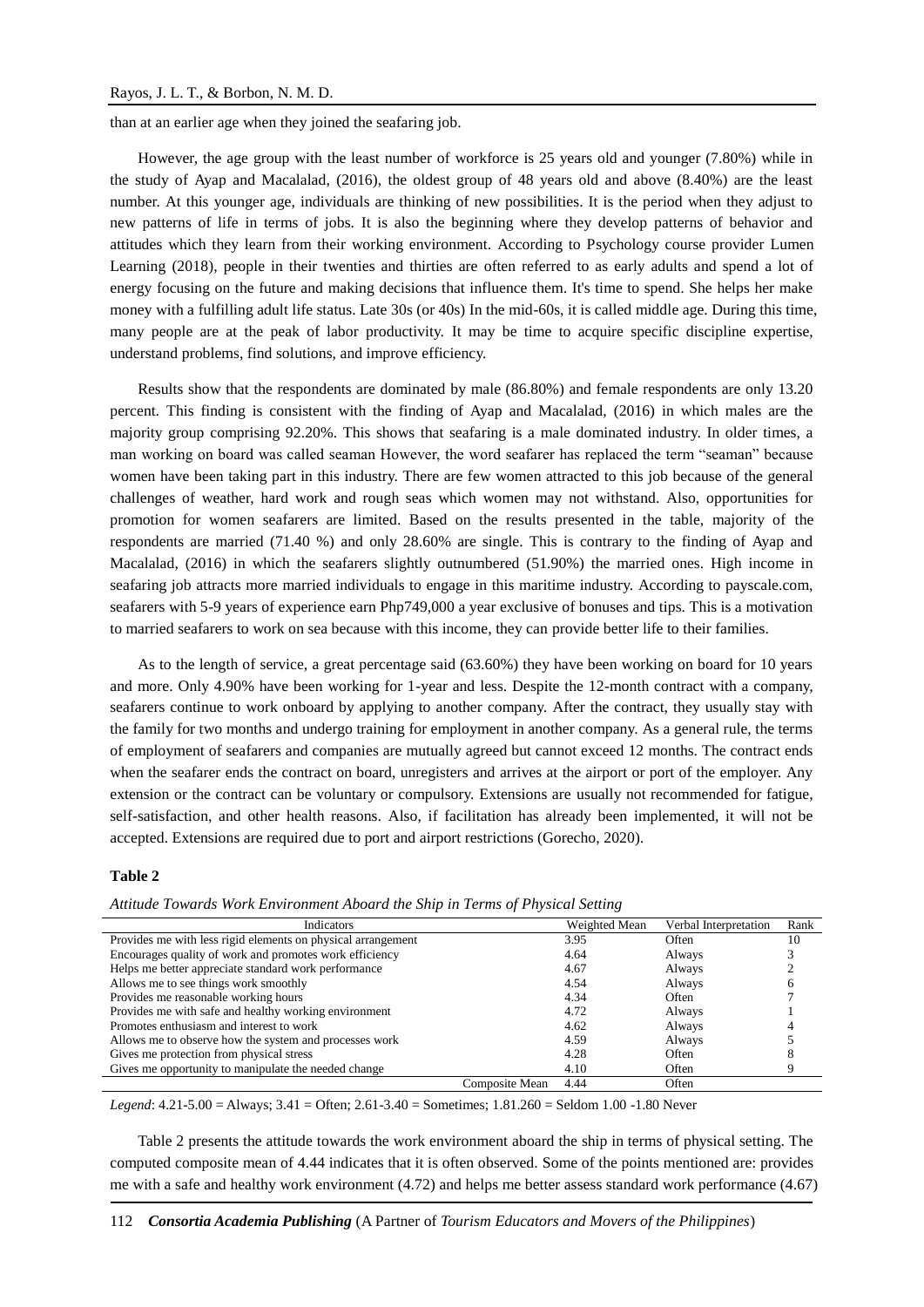the item promotes the quality of work and promote the efficiency of work (4.64), received and evaluated the highest as usual. The seafarers think and feel about working abroad on cruise as comfortable despite sacrifices and hard work because they are confident that their life would not be at risk and their health would not be compromised. Hence, they work productively because they are content and feel satisfied in their life on sea. A comfortable physical work environment is a concern of the seafarers for it will give them great motivation. If favorable working conditions are lacking, the physical and mental well-being of the seafarers will be badly affected. Factors related to the physical environment such as working hours, temperature, ventilation, hygiene lighting and resources are part of their working condition. If these factors are favorable to them, they will be satisfied with their job performance. Basically, these are factors that influence the motivation of seafarers. The type of environment in which workers work each day - the physical space - can have a significant impact on how people feel about their employment and employers. Comfortable work environments with facilities and rewards that people care about have a big impact on employee morale (Editorial Staff, 2020).

However, items such as protecting me from physical stress, provide the ability to manipulate the necessary changes, and the less rigid elements of the physical placement have the lowest scores of 4.28, 4.10, and 3.95, respectively often observed. Many seafarers reported that poor management of manpower on board ships is the reason for the increase of workload that makes their life hectic. It takes a lot of effort to work in the sea. However, the minimum breaks required by seafarers on board can be overlooked, ultimately leading to extreme fatigue of the seafarers, reducing work efficiency and energy. They are not free from physical stress that is inherent in the kind of task that they do which they cannot manage. This situation makes them flexible enough to adjust in order to cope with the stress. Long and uncertain working hours, according to Raunek (2019), are one of the biggest sources of stress onboard ships. Working challenges that seafarers face, according to him, include a lack of social life, boring routines, and tough working circumstances.

## **Table 3**

| Indicators                                        | Weighted Mean | Verbal Interpretation | Rank |
|---------------------------------------------------|---------------|-----------------------|------|
| Stimulates new thoughts and feelings              | 4.12          | Often                 | 10   |
| Encourages me to positively react to situations   | 4.34          | Often                 |      |
| Promotes individual control of my environment     | 4.19          | Often                 |      |
| Allows me to experience the joy of solitude       | 4.19          | Often                 |      |
| Helps me to combat loneliness and homesickness    | 4.32          | Often                 |      |
| Gives me a more confident feeling about myself    | 4.52          | Always                |      |
| Makes me a calm and clear-thinking person         | 4.44          | Often                 |      |
| Gives me a feeling of security and calmness       | 4.44          | Often                 |      |
| Protects me from psychological stress & disorders | 4.35          | Often                 |      |
| Decreases my fear and inferiority complex         | 4.29          | Often                 |      |
| Composite Mean                                    | 4.32          | Often                 |      |

*Legend*: 4.21-5.00 = Always; 3.41 = Often; 2.61-3.40 = Sometimes; 1.81.260 = Seldom 1.00 -1.80 Never

Table 3 presents the attitude towards the work environment aboard the ship in terms of emotional setting. The resulting composite mean of 4.32 indicates that it is often observed. The work environment helps me to become a more composed and intelligent individual (4.44), and it makes me feel safe and relaxed (4.44), and shields me from the psychological trauma and inability that comes with being disabled (4.35). There are some ways that make seafarers calm and clear thinking and feel secure. Shore leave is made available to them as a form of relaxation. The Internet facility provides them the opportunity to communicate easily with their families and helps them become aware of the happenings in the world. There is ongoing effective safety training in order to build a real, functioning safety culture so that seafarers are working within a safety management system. Seafarers' life on sea is enjoyable and satisfying if their workplace is a healthy work environment that promotes their well-being and performance, where there is freedom from any tension and conflict, supportive supervision, and an opportunity for advancement. Work, in any form, has a profound effect on emotional and psychological well-being, for better or for worse, especially on the quality and mental health of the work environment. The quality of the work environment has a significant impact on the mental, psychological and physical well-being of employees in all industries. For organizational leaders, paying attention to creating a psychologically healthy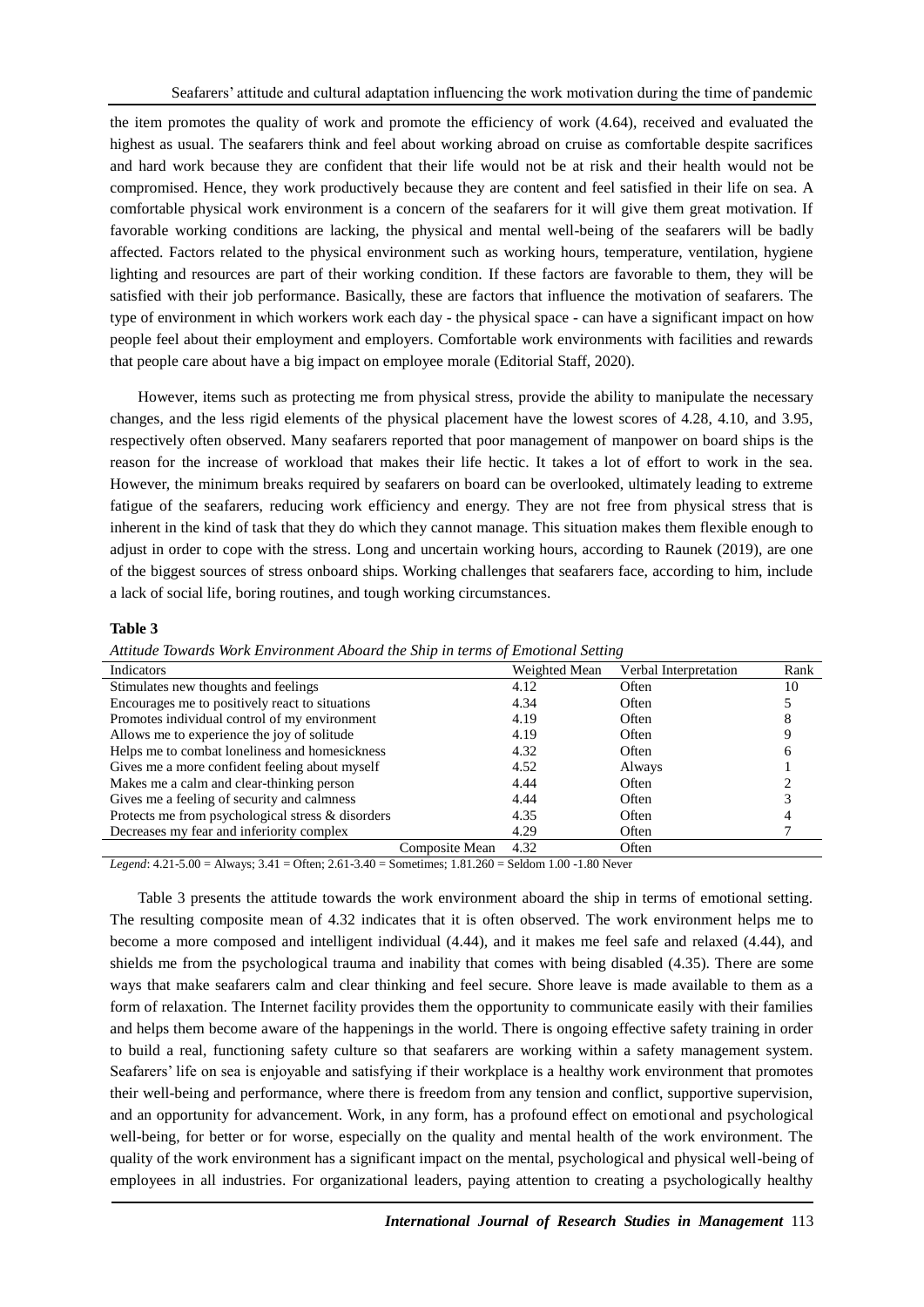environment is important not only for the company's health, but also for its employees (Abrams, 2020).

However, items such as promoting individual environmental control allows me to enjoy the pleasures of solitude and stimulates new thoughts and feelings and got the lowest ratings of 4.19, 4.19 and 4.12 respectively. There are some main causes for stress of seafarers on board. Separation from families and friends and concern over leaving loved ones behind cause their loneliness and lonesome feeling on board. This situation sometimes results in a lack of quality sleep and a lack of appetite. These are stressful factors affecting their well-being. However, seafarers can still manage their stress and lonely feelings by enjoying the provision of the internet that gives opportunity for them to connect with families and by participating in some activities. The seafarers can still manage their stress and lonely feelings by enjoying the provision of the internet as an opportunity for them to connect with families and by participating in some activities. Seafarers must look after their mental health while onboard. There are some step-by-step instructions for reducing tension on board and stay calm: By always keeping in mind positive thoughts and do more of what makes them happy; By talking and discussing thoughts as much as possible with others; by taking a breath when feeling pressured to take calm; and by organizing work and spending quality time when off duty (Editorial Team, 2018).

#### **Table 4**

*Attitude Towards Work Environment Aboard the Ship in terms of Social Setting*

| <b>Indicators</b>                                               |                | Weighted<br>Mean | Verbal Interpretation | Rank |
|-----------------------------------------------------------------|----------------|------------------|-----------------------|------|
| Promotes social interaction of individuals                      |                | 4.48             | Often                 |      |
| Encourages problem solving and group action                     |                | 4.45             | Often                 |      |
| Promotes pleasant and harmonious relationship with people       |                | 4.57             | Always                |      |
| Allows people to grow socially                                  |                | 4.50             | Always                |      |
| Promotes group dynamics and fosters group interaction           |                | 4.36             | Often                 | 10   |
| Allows to adjust myself with multi-cultured co-workers          |                | 4.58             | Always                |      |
| Builds up my confidence in dealing with superiors and peers     |                | 4.57             | Always                |      |
| Fosters good relations and increase my cross-cultural tolerance |                | 4.50             | Always                | n    |
| Builds up my language and communication skills                  |                | 4.59             | Always                |      |
| Helps me to bring out my leadership abilities                   |                | 4.57             | Always                |      |
|                                                                 | Composite Mean | 4.52             | Always                |      |

*Legend:* 4.21-5.00 = Always; 3.41 = Often; 2.61-3.40 = Sometimes; 1.81.260 = Seldom 1.00 -1.80 Never

Table 4 presents the attitude towards the work environment aboard the ship in terms of social setting. The resulting composite mean of 4.52 indicates that it is always observed. Among the items cited, it builds up my language and communication skills (4.59), allows me to adjust myself with multicultural workers (4.58), and helps me to bring out my leadership abilities (4.57). Seafarers who have been working on board for a number of years have already learned English as an international language. Because this language is frequently used in the workplace, they have developed their communication skills in their interaction with foreign customers and peers. Their communication skills can boost teamwork and leadership skills essential to better collaboration in implementing a project. When working across different cultural countries and regions, language is a vital consideration, and learning to adapt communication for cultural variations is even more critical when it comes to establishing trust and successful working connections with people all over the world. Individuals can accommodate new surroundings while motivating others to do the same through modifying communication strategies (Cromarty, 2020).

However, Individual social connection is encouraged, as is problem solving and collaborative action, and promoting group dynamics and fosters group interaction got the lowest ratings of 4.48, 4.45 and 4.46 respectively. With effective communication on board, it is established as a conducive environment for the seafarers to think creatively and express their ideas. It helps them feel more comfortable in accommodating challenges and taking initiatives in problem solving. Social interaction is important for one's well-being, which has a favorable effect on employee engagement. Higher levels of employee engagement were associated with better performance results and lower staff turnover. One of the most important components in creating and maintaining a safe atmosphere on and around the vessel is effective communication. This will not only ensure a safer voyage, but also a pleasant crew and miles of sailing pleasure (Gillstrom, 2015).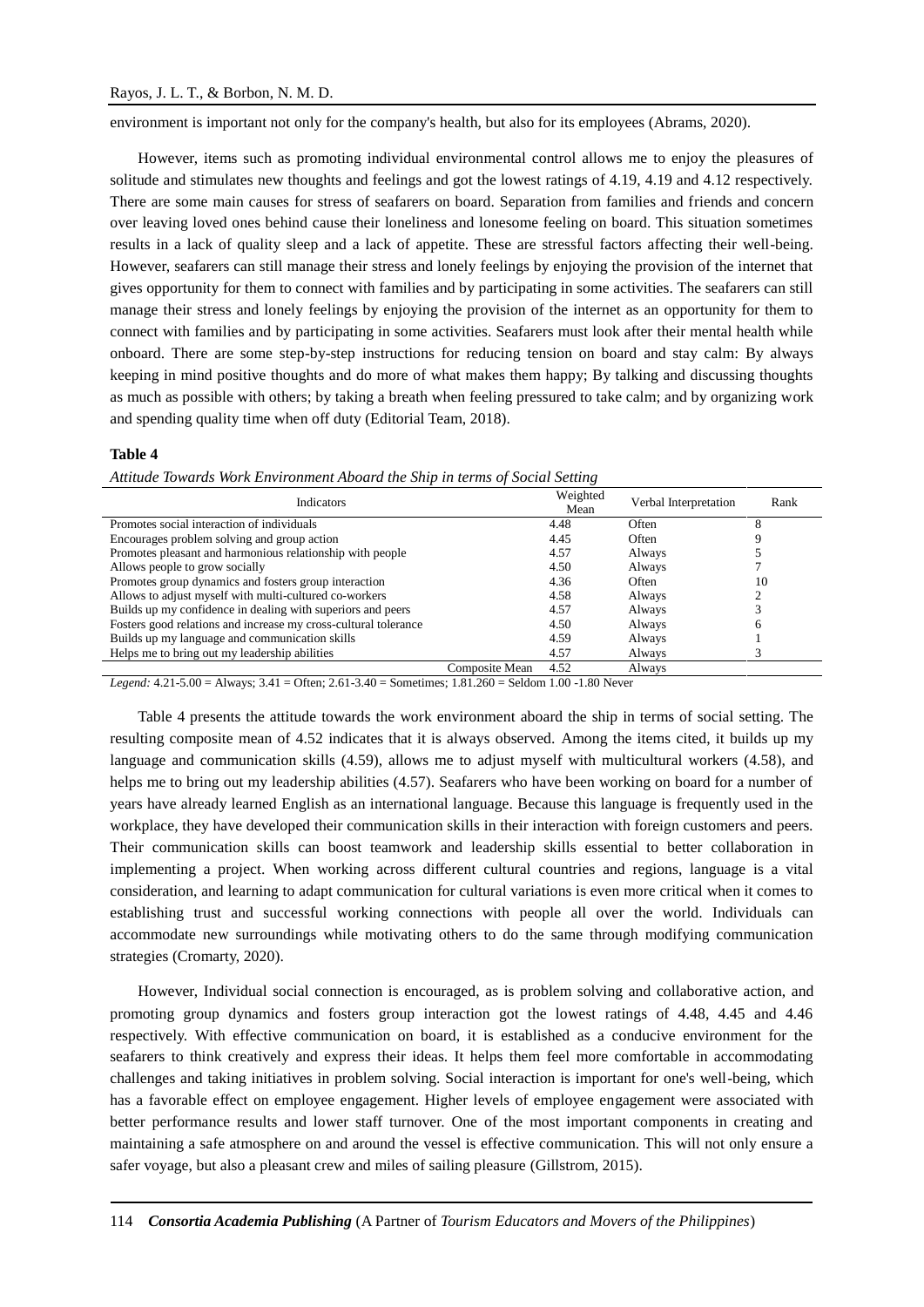| Culture Adaptation Aboard the Ship in terms of Communication Skills                            |      |        |      |
|------------------------------------------------------------------------------------------------|------|--------|------|
| <b>Indicators</b>                                                                              | WM   | VI     | Rank |
| Encourages the employees to apply English language as a standard communication at sea          | 4.65 | Always |      |
| Trains the employees to practice their English language to improve their communication skills  | 4.45 | Often  |      |
| Exhausts efforts to strengthen provisions concerning Maritime English requirements             | 4.36 | Often  |      |
| Teaches the non-verbal communication to complement spoken English                              | 4.26 | Often  | 10   |
| Exposes the employees to social interactions to avoid being isolated and alienated             | 4.34 | Often  | 8    |
| Encourages the employees to interact appropriately with people from different cultures         | 4.50 | Always | 3    |
| Creates collaborations and good cooperation among mixed-cultured employees                     | 4.49 | Often  | 4    |
| Leads people to learn and know the differences between people who have different cultures      | 4.52 | Always |      |
| Has broadened mindset & strategies to handle mixed cultured employees that help to collaborate | 4.44 | Often  | 6    |
| Persuades employees to take part in chatting and sharing their feelings                        | 4.32 | Often  | 9    |
| Composite Mean                                                                                 | 4.43 | Often  |      |

*Legend:* 4.21-5.00 = Always; 3.41 = Often; 2.61-3.40 = Sometimes; 1.81.260 = Seldom 1.00 -1.80 Never

Table 5 presents the culture adaptation of the respondents aboard the ship in terms of communication skills. The resulted composite mean of 4.43 indicates that it is often observed. Among the items that are always observed are: encouraging the employees to practice their English language to improve their communication skills (4.65), encouraging individuals to learn about and understand the contrasts between people of other cultures and ideas. (4.52) and encouraging the employees to interact appropriately with people from different cultures (4.50). Communication skills help seafarers maintain their relationship with co-workers and clients as well and this generates their job satisfaction. When they are satisfied with their job, there will be stronger teamwork, their participation will be reinforced and that will eventually lead to harmony in the working environment. If everyone puts effort into communicating clearly, the trust among employees can be built. He further reiterates that successful communication increases productivity and brings cohesion among personnel. Hee et al. (2019) emphasizes the importance of effective communication in reaching high levels of performance and sustaining positive working relationships within a business. Effective communication builds a team, increases the performance of employees and reduces the loss of talented and skillful employees in the organization. Cromarty (2020) supports that to work flexibly, one must be adaptable to different cultures and know how to adapt communication for cultural differences.

However, items such as exposing the employees to social interactions to avoid being isolated and alienated, persuading employees to take part in chatting and sharing their feelings and teaching the non-verbal communication to complement spoken English got the lowest rating of 4.34, 4.32 and 4.26 respectively. The importance of sailors getting together in their spare time and the impact that increased physical and mental health has on efficiency and safety. The Social Interaction Matters project of the Seafarers' Welfare and Assistance Network (ISWAN) has identified the following: Social interactions have been shown to be able to improve the mental and physical health and well-being of seafarers with the following clear benefits: Develop the cohesion of the team and improve the resilience that can increase motivation and productivity at sea. Enhanced security practices. Fighting quarantine and liberation from work (Qian, 2020).

#### **Table 6**

**Table 5**

*Culture Adaptation Aboard the Ship in terms of Interpersonal Relationship*

| Indicators                                                                                   |                | WM   | VI    | Rank |
|----------------------------------------------------------------------------------------------|----------------|------|-------|------|
| Provides socio-cultural trainings for and among employees                                    |                | 4.34 | Often | 4    |
| Encourages employees to socialize in the multicultural environment onboard ship and ashore   |                | 4.31 | Often |      |
| Requires employees to have both technical and soft skill competencies                        |                | 4.41 | Often |      |
| Furnishes capability programs to help employees adapt and adjust in new diversified cultures |                | 4.29 | Often |      |
| Utilizes strategies to assist employees blend in to the work situation aboard                |                | 4.40 | Often | 3    |
| Provides relaxation time and a place for employees to share time and opinion with others     |                | 4.31 | Often | 6    |
| Practices good leadership that benefits employees concerning their work relationship         |                | 4.46 | Often |      |
| Issues publication related to socio-cultural study that guides employees                     |                | 4.24 | Often | 8    |
| Is proactive in offering its employees lectures and short courses on cultures                |                | 4.15 | Often | 9.5  |
| Requires the employees to possess cultural intelligence before they sign in on a ship        |                | 4.15 | Often | 9.5  |
|                                                                                              | Composite Mean | 4.31 | Often |      |

*Legend*: 4.21-5.00 = Always; 3.41 = Often; 2.61-3.40 = Sometimes; 1.81.260 = Seldom 1.00 -1.80 Never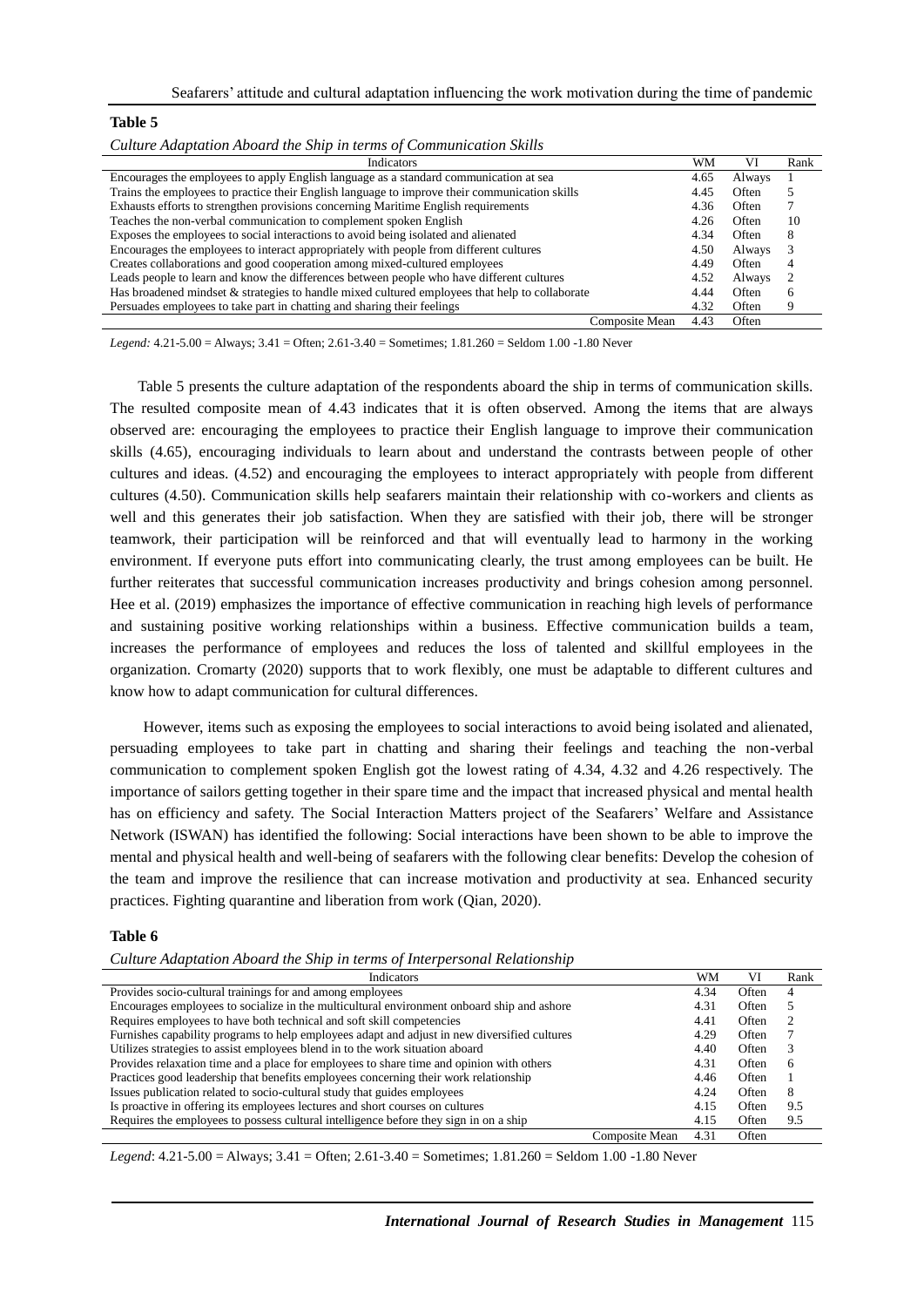## Rayos, J. L. T., & Borbon, N. M. D.

Table 6 presents culture adaptation aboard the ship in terms of interpersonal relationship. The resulting composite mean of 4.31 indicates that it is often observed. Among the items cited, practicing good leadership that benefits employees concerning their work relationship (4.46), Requiring employees to have both technical and soft skill competencies (4.41) and Utilizing strategies to assist employees blend in to the work situation aboard (4.40). Soft skills such as effective communication, teamwork, leadership and social intelligence among others are all extremely valuable traits of seafarers. Communication is an essential skill that can build relationships between the seafarers, and colleagues carrying out everyday functions at work. Hard skills are technical abilities tied to specific jobs and tasks, and they can be clearly defined and quantified as a result. Education, work experience, knowledge, and level of skill are all things that can be characterized. Soft skills are intangible, non-technical, personality-specific competences that enhance technical competencies and have a great influence on the organizational behaviors, allowing a worker to become a leader, facilitator, mediator, or negotiator (Torre et al., 2019).

However, items like issuing publication related to socio-cultural study that guides employees, being proactive in offering its employees lectures and short courses on cultures, and being proactive in offering its employees lectures and requires employees to possess cultural intelligence before they sign in on a ship got the lowest mean of 4.24, 4.15 and 4.15 respectively. This shows that not much importance is given to seafarers' ability to adapt to the values, beliefs and communication with the people they work with on board. Seafarers commonly developed interpersonal skill during training and experiences. Kapur (2020) found in his study that communications skills are important for any form of business or workplace's success. The ability to relate and operate effectively in culturally varied contexts is referred to as cultural intelligence (CQ). It's the ability to thrive in a variety of cultures across borders. Culturally intelligent individuals are sensitive to the values, beliefs, and communication methods of persons from many cultures. CQ individuals are not cultural experts in all areas. Instead, they have the ability to confidently enter unfamiliar surroundings and make informed decisions based on observations and data.

## **Table 7**

*Seafarers' Work Motivation in terms of Reward System*

| Indicators                                                                    | WM   | VI     | Rank |
|-------------------------------------------------------------------------------|------|--------|------|
| 1. Makes use of my abilities.                                                 | 4.52 | Always |      |
| 2. Has benefits that are higher compared with those of other firms            | 4.18 | Often  |      |
| 3. Provides the employees with chances for advancement on their job           | 4.37 | Often  |      |
| 4. Higher compensation compared with those of other workers aboard the ship   | 4.14 | Often  |      |
| 5. Gives rapid raise on compensation                                          | 3.96 | Often  |      |
| 6. Considers performance more important than seniority                        | 4.20 | Often  |      |
| 7. Gives performance bonus better than other companies                        | 3.94 | Often  | 10   |
| 8. Recognizes top performing and deserving employees                          | 4.37 | Often  |      |
| 9. Provides attractive and satisfactory financial remuneration                | 4.10 | Often  |      |
| 10. Offers competitive profit sharing, bonus programs, health plans, and etc. | 4.07 | Often  |      |
| Composite Mean                                                                | 4.19 | Often  |      |

*Legend*: 4.21-5.00 = Always; 3.41 = Often; 2.61-3.40 = Sometimes; 1.81.260 = Seldom 1.00 -1.80 Never

Table 7 presents seafarers' work motivation in terms of reward system. The computed composite mean of 4.19 indicates that it is often observed by the respondents. The item that is always observed making use of my abilities (4.52). Items that are often observed, recognizing top performing and deserving employees (4.37) and providing the employees with chances of advancement for their job (4.37). Yuen et al. (2018) discovered that job happiness is strongly linked to seafarer performance in their research. Furthermore, job satisfaction is influenced by the level of stress involved with working on a ship as well as the attractiveness of rewards. Giving the seafarers the chance to apply their special skills in their particular areas will increase their feeling of self-worth that makes them motivated to be more productive in their work. Seafarers are motivated when their accomplishment is recognized because it makes them feel valued for their work. Hence, recognition boosts individual engagement as well as their loyalty that leads to retention of their work. Employee welfare's goals are to improve the working class's quality of life, as well as to promote the holistic development of the worker's character. It allows employees to work in a safe and healthy atmosphere. As a result, it boosts worker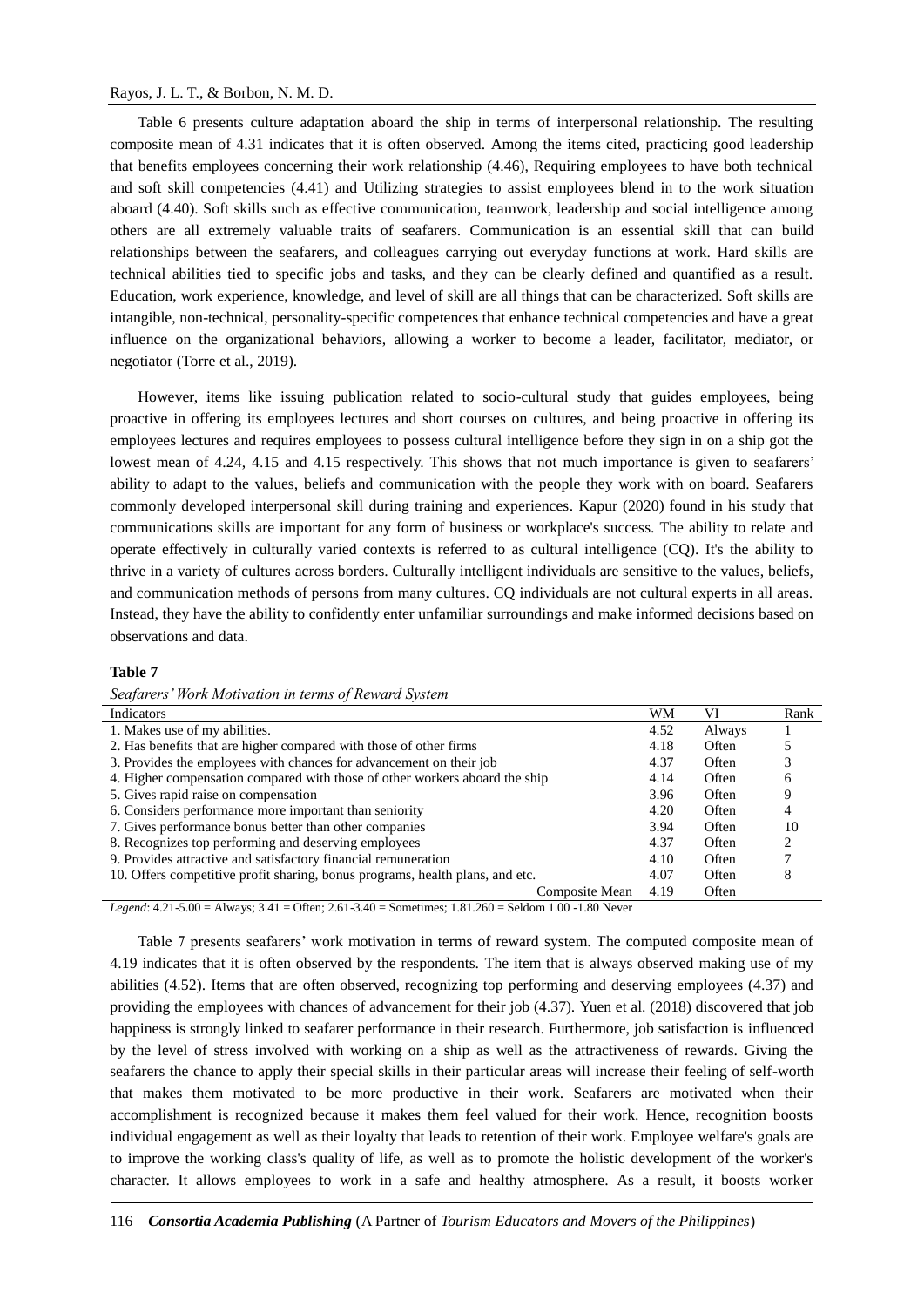productivity while also keeping them happy, resulting in excellent employee morale. It also instills in the employees a sense of accountability and dignity.

A well-designed and functional incentive system is an effective way to boost employee motivation at work. Internal sources of motivation include biological and psychological variables, as well as external sources such as rewards, incentives, and goals. To satisfy an employee, the incentives system approach uses both concrete and intangible benefits. According to Yuen (2018), such advantages can include money, bonuses, promotions, training and development, and shipboard welfare. However, items like issuing publication related to socio-cultural study that guides employees, being proactive in offering its employees lectures and short courses on cultures, and being proactive in offering its employees lectures and short courses on cultures got the lowest ratings of 4.24, 4.15 and 4.15 respectively. It is essential for seafarers to be equipped with working knowledge about cultures because this will be a very helpful tool in adapting to the workplace with cultural diversity. This will serve as the bridge to cultural differences and gaps that are present in the workplace. By knowing people's cultures, it is possible to anticipate and predict their behavior. When the seafarer has cultural awareness, has developed a global mindset, practices his language skill, and has a sense of appreciation of cultural differences, he or she is well on his way to successful cultural adjustment. According to Kitada, (2021), the emphasis on cultural awareness is becoming more important, because it facilitates better interaction and greater understanding among the crew, contributing to ship safety.

# **Table 8**

*Seafarers' Work Motivation in terms of Welfare and Opportunity*

| $\overline{ }$                                                                                              |      |        |      |
|-------------------------------------------------------------------------------------------------------------|------|--------|------|
| Indicators                                                                                                  | WM   | VI     | Rank |
| 1. Establishes good cruise line education and training system                                               | 4.36 | Often  | 9    |
| 2. Supports and values the employees                                                                        | 4.44 | Often  | 4    |
| 3. Has desirable supervisor-subordinate relationship                                                        | 4.39 | Often  | 8    |
| 4. Practices good internal and external communication                                                       | 4.41 | Often  | 6.5  |
| 5. Offers good living conditions and working environment onboard                                            | 4.54 | Often  | 2    |
| 6. Provides a good balance of working and rest hours to employees                                           | 4.35 | Often  | 10   |
| 7. Complies with the national and international regulations related to safety                               | 4.56 | Always |      |
| 8. Accords with the employees' rights and protection                                                        | 4.49 | Often  |      |
| 9. Has high regards for its employees as its asset and be a source of competitive advantage                 | 4.41 | Often  |      |
| 10. Provides the employees with career package which includes comfortable company culture, career path, and | 4.41 |        |      |
| diversity of responsibilities                                                                               |      | Often  | 6.5  |
| Composite Mean                                                                                              | 4.43 | Often  |      |

*Legend*: 4.21-5.00 = Always; 3.41 = Often; 2.61-3.40 = Sometimes; 1.81.260 = Seldom 1.00 -1.80 Never

Table 8 presents seafarers' work motivation in terms of welfare and opportunity. The computed composite mean of 4.43 indicates that it is often observed by the respondents. The item that is always observed, complying with the national and international regulations related to safety (4.56), Items that are often observed offering living conditions and working environment on board (4.54) and according with the employees' rights and protection (4.49). Because the shipping companies comply with national and international regulations, the living conditions of seafarers on sea are assured and protected. According to Section 10 of Order No. 784 of the Danish Maritime Authority, "Accommodation and recreational and catering facilities shall meet the applicable requirements on health and safety protection and accident prevention, with respect to perverting risk of exposure to hazardous levels of noise and vibration and other ambient factors and chemicals on board ships and to provide an acceptable occupational and onboard living environment for seafarers". Living conditions of seafarers are favorable based on the findings of Llangco's (2017) study. The findings show that high wages on board can provide a significant benefit because food and lodging are provided for the duration of the contract. Additionally, waiters, cabin workers, and other service workers may be able to significantly raise their salary by taking advantage of passenger gratuities. Because cruise staff are provided with housing and meals as part of their remuneration package, money is only required on board for items such as treats, internet access, phone cards, and anything purchased while off the ship. A career at sea allows you to live comfortably while earning more money.

In the study of Rawat et al., (2015), among the motivational practices for employees are rewards, recognition, training opportunities and career opportunities. However, having desirable supervisor-subordinate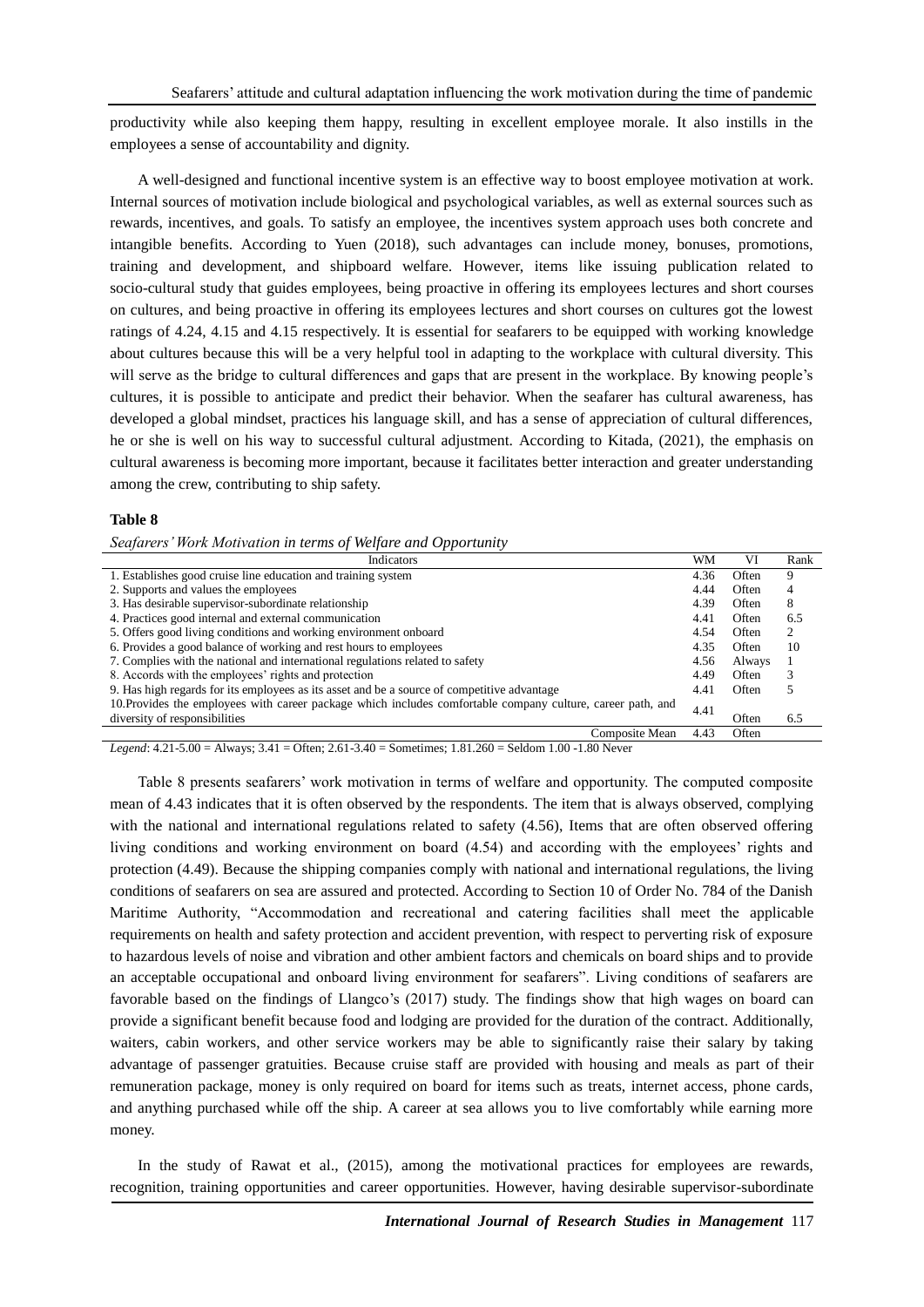relationship, package that includes a pleasant work environment, a clear career path, and a wide range of duties and having desirable supervisor- subordinate relationships, establishing good cruise line and got the lowest mean of 4.39, 4.36, and 4.35 respectively.

Employees who believe they have a good relationship with their boss advance faster in their careers, are more committed to their jobs, and are more satisfied with their work. When there is a desirable relationship between the supervisor and the subordinate, the supervisor leads and helps develop the skills of the subordinate. Great company cultures encourage employee participation and provide positive, enjoyable ways for employees to get together for personal and professional development activities both during and outside of regular working hours, and the progress of the company culture is measured by the degree of employee engagement. The findings of Yuen et al (2018) reveal that job happiness is strongly linked to seafarer performance. Furthermore, job satisfaction is influenced by the level of stress involved with working onboard a ship as well as the attractiveness of rewards. Job happiness is also influenced by the attitudes of seafarers and the appeal of the job design.

#### **Table 9**

*Difference between the attitude towards work environment aboard the ship when grouped according to profile*

| Age                      | $U/\lambda$ <sub>c</sub> | p-value | Interpretation            |
|--------------------------|--------------------------|---------|---------------------------|
| <b>Physical Setting</b>  | 13.09                    | 0.004   | Significant               |
| <b>Emotional Setting</b> | 11.42                    | 0.010   | Significant               |
| Social Setting           | 13.19                    | 0.004   | Significant               |
| Civil Status             |                          |         |                           |
| <b>Physical Setting</b>  | 7543.50                  | 0.187   | Not Significant           |
| <b>Emotional Setting</b> | 8244.00                  | 0.711   | Not Significant           |
| Social Setting           | 7162.50                  | 0.064   | Not Significant           |
| Sex.                     |                          |         |                           |
| <b>Physical Setting</b>  | 12877.50                 | 0.032   | Significant               |
| <b>Emotional Setting</b> | 13430.50                 | 0.116   | Not Significant           |
| Social Setting           | 13321.00                 | 0.090   | Not Significant           |
| Length of Service        |                          |         |                           |
| <b>Physical Setting</b>  | 18.015                   | 0.000   | <b>Highly Significant</b> |
| <b>Emotional Setting</b> | 16.607                   | 0.001   | <b>Highly Significant</b> |
| Social Setting           | 18.167                   | 0.000   | <b>Highly Significant</b> |

*Legend*: Significant at p-value < 0.05

When results on attitude toward work environment aboard ship are sorted by profile, the table 9 shows a comparison of responses on attitude towards work environment aboard ship. With the calculated p-values, it was smaller than the alpha level of 0.05, it was identified that there was a substantial difference when grouped by age and length of service. This means that the responses vary significantly and based on the post hoc test conducted. It was found out that respondents who are 42 to 56 years old and working for more than 10 years have better attitude towards work environment aboard the ship. Moreover, it was highly significant with length of service in terms of physical, emotional, social setting when grouped since they have the mature mindset and are more motivated with their peers working long periods in the cruise line. Also, seafarers' adaptation and emotional development have been an advantage for the seafarer for 10 years.

As the seafarers grow in age and experience their thinking and feeling about their seafaring job is reflected in their behavior in the workplace. They also have developed a set of emotions and beliefs towards their job onboard, over time moments of emotion on the job can influence a person's job satisfaction. As a result of experience, they have developed viewpoints that can have a powerful impact in their physical, emotional and social aspects of behavior toward the work environment. Furthermore, when grouped by sex, there was a significant difference in physical surroundings because the calculated p-value of 0.032 was smaller than the alpha standard. As a result, the responses of male and female vary on the working environment aboard the ship and it was observed that males are given a higher rating initiated together from a different discipline can help improve and inspire colleague working enthusiasm and practices. This can be attributed to the greater number of male respondents than the female respondents. Married men are more likely to focus, motivated on decision making. Similarly, according to Guptan et al. (2017), psychological capital (PsyCap) is a valuable personal resource that helps employees meet their goals. Employees are motivated to engage in extra-role behaviors as a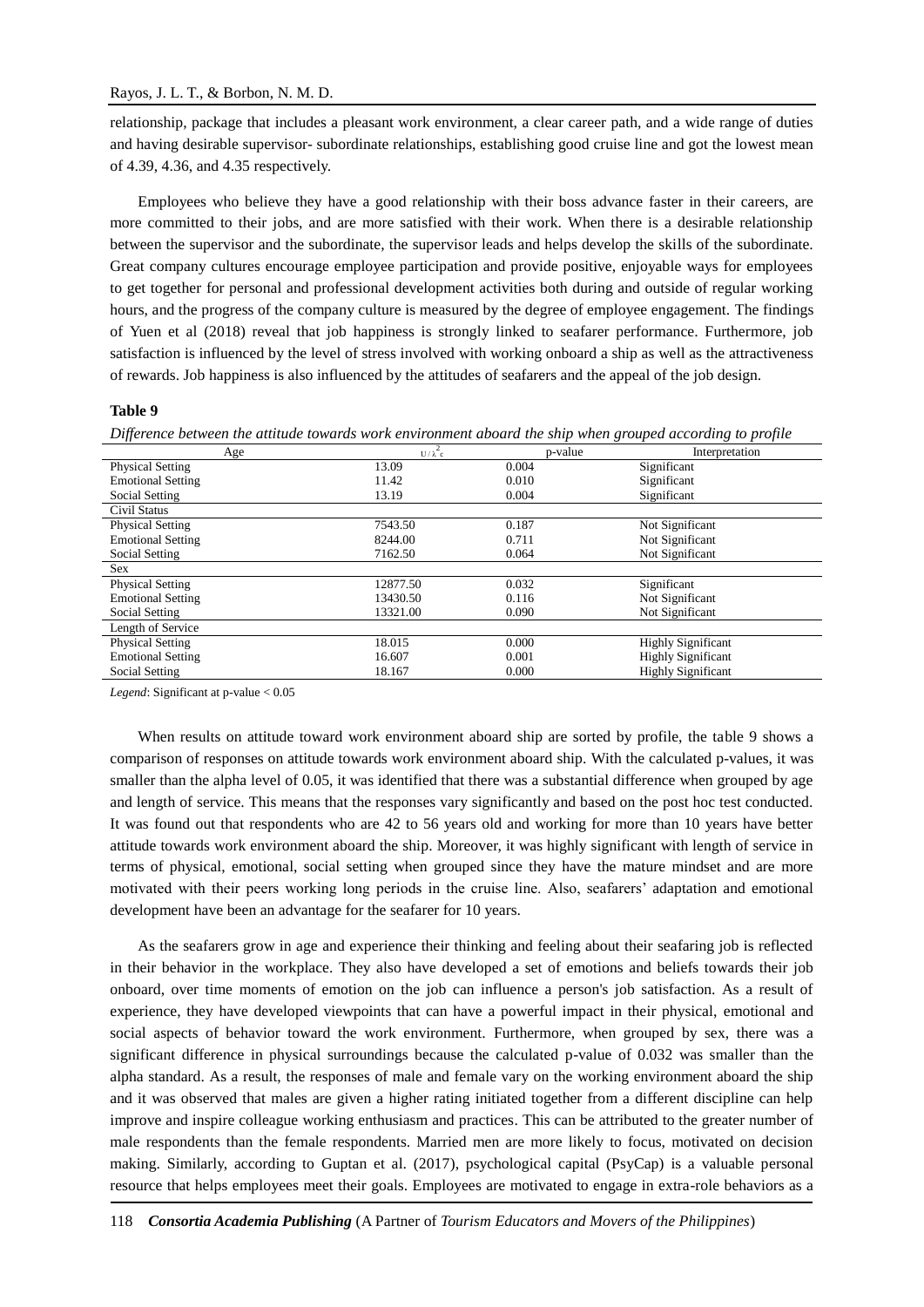result of this task completion. Chua et al (2017), On impact of individual characteristics on the cruise decision-making process, identified quality factors (i. e, quality of physical environment, quality of interaction, quality of results), satisfaction, emotional involvement. and tried to investigate the interrelationship between., and behavioral intent across gender and age groups. Moderate tests have shown that the route from the quality of the physical environment to the satisfaction of the vacationers and the quality of the results to the satisfaction of the vacationers differ significantly between men and women.

## **Table 10**

*Difference responses between the culture adaptation aboard the ship when grouped according to profile*

| Age                         | $U/\lambda$ <sub>c</sub> | p-value | Interpretation  |
|-----------------------------|--------------------------|---------|-----------------|
| <b>Communication Skills</b> | 1.28                     | 0.733   | Not Significant |
| Interpersonal Relationship  | 9.14                     | 0.027   | Significant     |
| Civil Status                |                          |         |                 |
| <b>Communication Skills</b> | 8081.00                  | 0.553   | Not Significant |
| Interpersonal Relationship  | 7841.50                  | 0.356   | Not Significant |
| <b>Sex</b>                  |                          |         |                 |
| <b>Communication Skills</b> | 12733.00                 | 0.022   | Significant     |
| Interpersonal Relationship  | 14659.00                 | 0.756   | Not Significant |
| Length of Service           |                          |         |                 |
| <b>Communication Skills</b> | 10.503                   | 0.015   | Significant     |
| Interpersonal Relationship  | 4.802                    | 0.187   | Not Significant |

*Legend*: Significant at p-value <  $0.05$ 

Table 10 shows a comparison of onboard cultural allostasis grouped by profile. The resulting p-value of 0.027 was below alpha level 0.05, so grouping by age group showed significant differences in interpersonal relationships. This means that the responses vary significantly adapted with culture aboard the ship and based on the post hoc test conducted, it was found out that respondents who are 42 to 56 years old have greater assessment on interpersonal relationships due to their strong personality. This association may be based on interpretation, love, solidarity, regular interactions with other people, or some other type of social commitment. According to Chua et al. (2017), examining the quality of the physical environment, the quality of interactions, the quality of results, satisfaction, emotional attachment, and the strength of the relationship between gender and behavioral intent over age may help you to better understand your behavior.

The data revealed that there was a significant difference on communication skills when grouped according to sex since the obtained p-value of 0.022 was less than the alpha level of 0.05. This means that the responses vary significantly in speaking and based on the post hoc test conducted, it was found out that respondents who are 42 to 56 years old have a serious assessment on communication skills due to the fact of a long term contract onboard that gives more confidence in speaking. Seafarers believe they have the confidence, potential, skills and intelligence to succeed in the most difficult situations. Confidence increases motivation, reduces anxiety and stress, and increases the likelihood of achievement, career growth, and work relationships.

The results show that the p-value of 0.015 was less than the alpha level of 0.05, so there was a significant difference in communication skills when grouped by seniority. Therefore, the responses vary significantly to measure the ability of clarity of speaking and based on the post hoc test conducted, it was found out that respondents who are 42 to 56 years old have a considerable assessment on communication skills due to the experience and adaptation of cultural diversity. Effective cultural adaptability makes an individual's ability to differ the communication and management styles of seafarers influenced by their culture and surroundings. According to Kim (2017), the stress-adaptation-growth dynamic governs the process of adjusting to a new culture, a process which is firmly entrenched in the basic human need to attain internal balance in the face of adversity in the environment.

Meanwhile, there was also a significant difference on communication skills when grouped according to sex and length of service since the obtained p-values were less than the alpha level, which means that the responses differ statistically with those male working for more than 10 years having a greater rating on communication skills in the length of services reflecting a stable working environment and have experienced many changes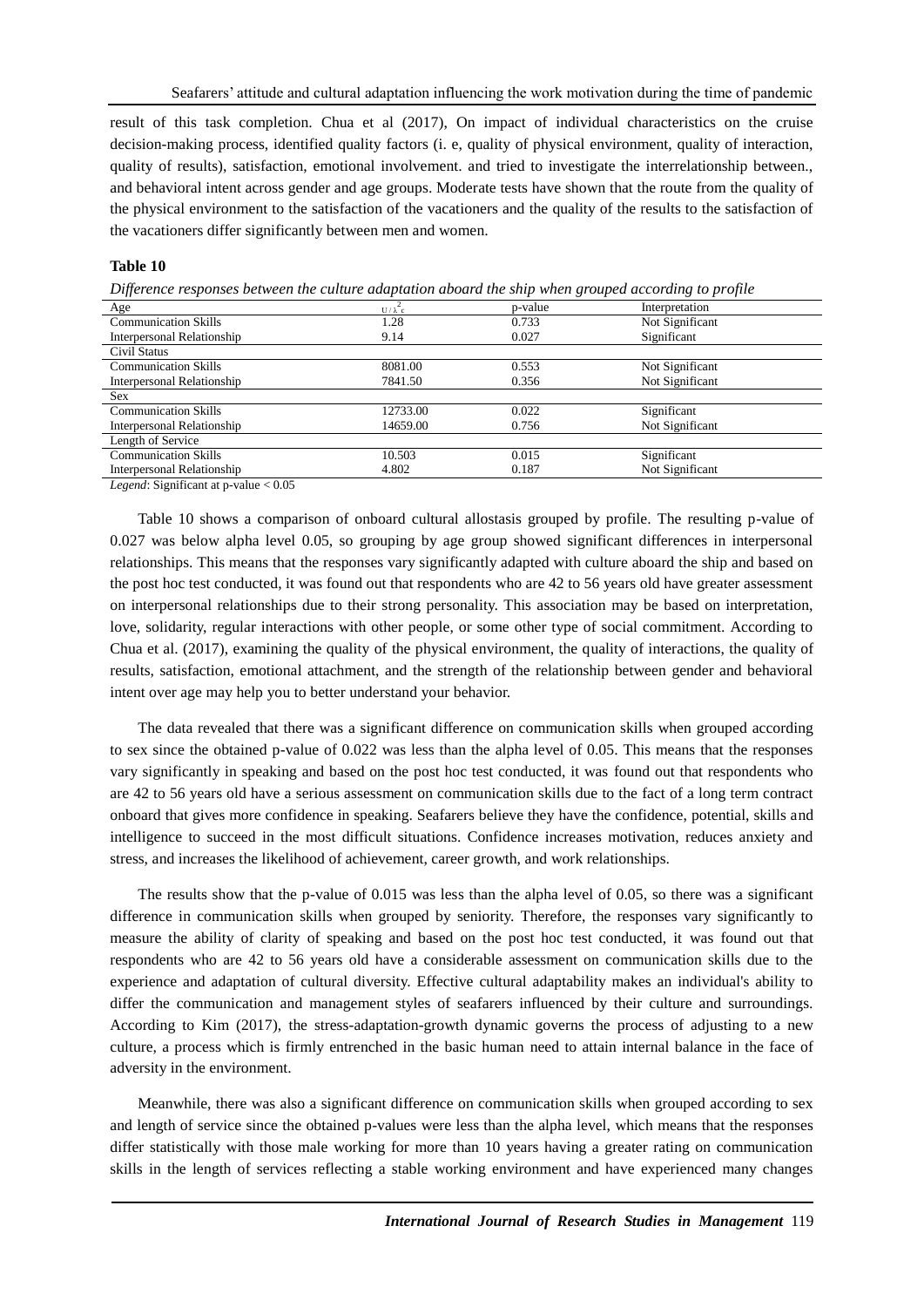## Rayos, J. L. T., & Borbon, N. M. D.

within the workplace. After years of interaction with different people in the workplace, seafarers have learned to adopt communication mechanisms for cultural differences to understand and develop a knowledge base, which results in higher productivity. One major personality trait of middle-aged people is agreeableness that reflects the individuals' tendency to develop and maintain prosocial relationships (Shesee & Graciano, 2021). According to research on interpersonal trust, agreeableness is a key component that leads to trust in others. Agreeability is linked to a number of factors relevant to social harmony motives.

## **Table 11**

*Difference responses between the seafarers' work motivation when grouped according to profile*

| Age                                                                                                    | $U/\lambda^2c$ | p-value | Interpretation            |  |
|--------------------------------------------------------------------------------------------------------|----------------|---------|---------------------------|--|
| <b>Reward System</b>                                                                                   | 12.21          | 0.007   | Significant               |  |
| Welfare and Opportunity                                                                                | 20.03          | 0.000   | <b>Highly Significant</b> |  |
| <b>Sex</b>                                                                                             |                |         |                           |  |
| Reward System                                                                                          | 6282.50        | 0.002   | Significant               |  |
| Welfare and Opportunity                                                                                | 6131.00        | 0.001   | <b>Highly Significant</b> |  |
| Civil Status                                                                                           |                |         |                           |  |
| Reward System                                                                                          | 13580.00       | 0.157   | Not Significant           |  |
| Welfare and Opportunity                                                                                | 12636.50       | 0.016   | Significant               |  |
| Length of Service                                                                                      |                |         |                           |  |
| <b>Reward System</b>                                                                                   | 11.087         | 0.011   | Significant               |  |
| Welfare and Opportunity                                                                                | 24.852         | 0.000   | <b>Highly Significant</b> |  |
| $I_{\text{bound}}$ $I_{\text{total}}$ $I_{\text{bound}}$ $I_{\text{total}}$ $I_{\text{total}}$ $20.05$ |                |         |                           |  |

*Legend*: Significant at p-value < 0.05

Table 11 illustrates responses on sailors' work motivation when they are categorized by profile. When the participants were categorized by age, a significant difference was noticed, as evidenced by a p-value of 0.007. Seafarers of different ages in the range have different assessments on the reward system. Middle aged and those in late adulthood seafarers who are supporting their families may be particular with financial rewards such as salary, bonuses and incentives when they are needed most for the benefit of the family. There are some seafarers who value more promotion, career growth and recognition. Based on the computed p-value 0.002, there is significant difference in the assessment of seafarers, when they are categorized according to sex. Male seafarers who are mostly married have already enjoyed benefits, monetary rewards and recognition for their work. This reward system makes them motivated to remain working on board ship, and creates a professional environment at sea while also working in different departments.

When grouped according to sex, the seafarers differ in their assessment on welfare and opportunity based on the computed p-value 0.001. Men and women working on board ships are motivated differently in terms of welfare and opportunity. Women feel undervalued such that they may have low esteem and low self-efficacy than the male counterpart and that they may also be less motivated. The findings in the study of Kahungya (2016), revealed that the VPO provides many sorts of motivation, including compensation, transportation advantages, medical benefits, and advancement. Extra duty allowance, recognition, and assistance for career advancement were also judged to be in short supply, and the package was inadequate. According to Gibson and Parkman (2019), reward power is based on the user's ability to influence others with something of value to them. In leadership positions, individuals use positive reinforcement to influence behaviors with incentives such as praise, recognition, desirable activities, promotions, bonuses or pay rises. In cruise ship setting often individuals are rewarded with opportunities to work in different departments following periods of cross training. Many cruise organizations have employee of the month programmes, where employees can gain recognition and prizes such as half a day off work.

In his research, Llangco (2017) discovered that high profits on board can provide a significant benefit due to the fact that food and lodging are provided for the duration of the contract. Additionally, waiters, cabin workers, and other service personnel can significantly raise their salary by accepting gratuities from passengers. Because cruise staff are provided with lodging and meals as part of their remuneration, money is only required on board for small purchases such as treats, internet access, phone cards, and anything purchased while off the ship.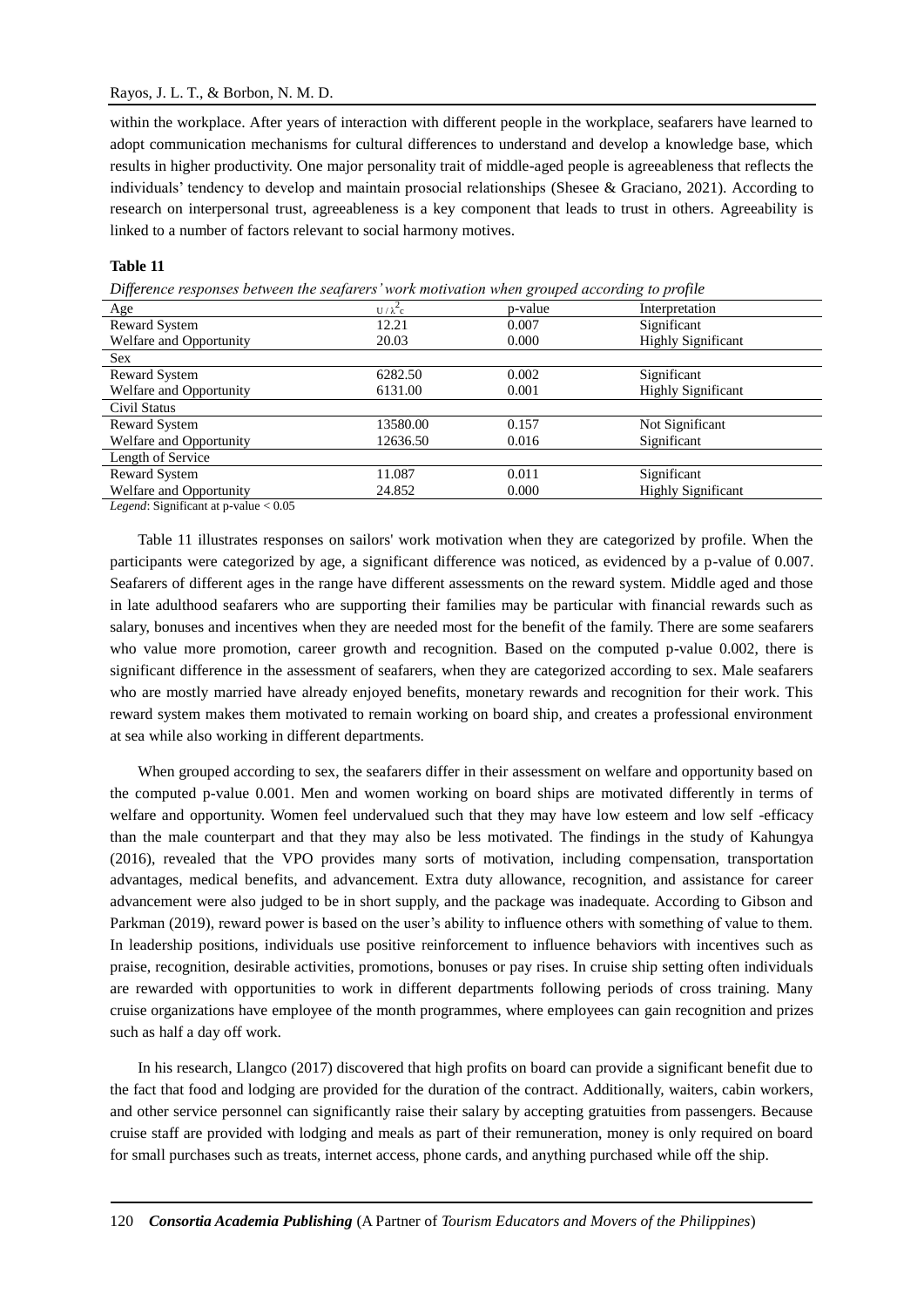Results show that there is also a significant difference indicated by p-value 0.011 in the assessment of seafarers on the reward system when they are grouped according to their length of service. The longer they are in the service, the longer time they have enjoyed many benefits. Considering seafarers working for more than 10 years, they are more likely to enjoy a salary increase, bonuses, incentives, promotion and gratuities received from customers. Also, their expertise was honed by training and career development they availed from the company. The benefits, services, facilities and amenities provided for their betterment make their life worth living that leads to job satisfaction influencing their work motivation.

From the study conducted by Nabi et al. (2017), they asserted that extrinsic factors such as salary, monetary incentives and compensation packages are great motivators for employees' performance. Relationships with superiors and peers and job security were also important motivators that have a positive effect on the performance of employees. Employees were also shown to be excellent motivators since they believe they have a bright future in their particular organizations. They also discovered that work atmosphere, responsibility, promotion, and recognition, as well as appraisal for completed work, are all elements that influence job enrichment and appraisal. Relationships with superiors, colleagues, and job stability were all indicators of the effects of relationships and security. Growth opportunities affect employees to improve their performance.

There was also a significant difference on welfare and opportunity when grouped according to age indicated by p-value 0.000. Seafarers of different age levels have different level of motivation when it comes to welfare and opportunity. Of course, they are affected by their attitude toward work and how they adapt to the culture of their workplace. Over and above the money given, employee welfare refers to anything done for the employees' comfort (intellectual or social) improvement. To put it another way, it refers to "efforts to make workmen's lives worth living." It encompasses a variety of services, facilities, and benefits that are provided to employees in order to help them improve their lives. These services may be offered on a voluntary basis or may be required by law. They may be responsible for providing these amenities, or the government or labor unions may do so if they have the necessary liquids. Employees may be motivated by provisional career advancement. The desire to improve their abilities can be a powerful incentive. Employers may provide tuition assistance, send staff to conferences or seminars, or create an in-house skill development program. Employee welfare's objective is to strengthen the working class's quality of life, as well as to promote the holistic development of the worker's personality. It allows employees to work in a safe and healthy atmosphere. As a result, it boosts worker productivity while also keeping them happy, resulting in excellent employee morale. It also instills in the employees a sense of accountability and dignity.

The seafarers also have different perspectives on welfare and opportunity when they are categorized according to civil status since the obtained p-value 0.016 was less than the alpha level. This indicates that the reactions are different statistically and those who are married are more motivated as to welfare and opportunity. This also determined that they are more focused to initiate work and self-directed in their work environment. Menges et al. al (2017), motivation for work performance acts as a source of energy outside of work and relieving stress, as well as provides a strong encouragement that can increase workplace performance. Based on the International Labor Organization (ILO), "employee welfare should be understood as such services, facilities which may be established or in the vicinity of undertakings to enable the persons employed in them to perform their work in healthy and peaceful surroundings and to avail of facilities which improve their health and being high more".

A significant difference in the assessment of welfare and opportunity can also be observed among seafarers when they are grouped according to length of service indicated by p-value 0.00. Those who are new in the service with less than 10 years of experience will be motivated more to achieve welfare and opportunity benefits than those who are already in the job for longer years because they are already enjoying some of the opportunities. Since this pandemic, there are huge number of experience seafarers who decided to settle down at home and that gives a wide opportunity to the new generation of seafarers. According to Gibson and Parkman (2019), progression is reasonable since it allows individuals to learn and build abilities through a range of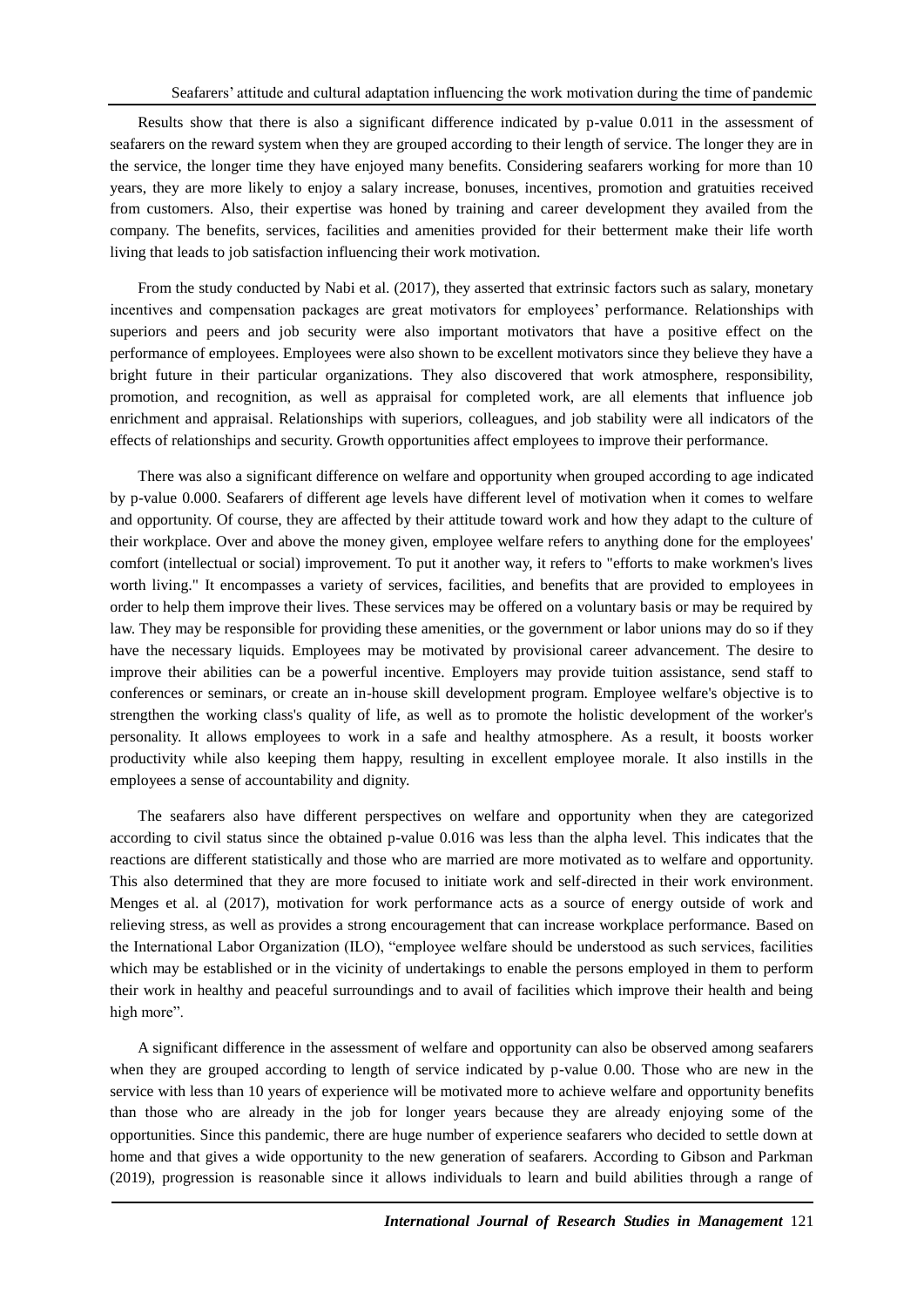training interventions and individual participation.

#### **4. Conclusion and Recommendation**

The following conclusions were formed as a result of the finding: Work attitude of the respondents towards the work environment is often observed in physical, emotional and social settings. Most seafarers belong within the late early adulthood or young adults and middle adulthood in human life development. They may already be adjusted to their work environment, have experienced challenges and difficulties that they have won over and resolved. They are even more skillful than at an earlier age when they joined the seafaring job. Cultural adaptation aboard the ship through communication skills and interpersonal relationships. The seafarers are culturally adaptable. With their communication skills, they are able to understand, recognize and work effectively within their work environment where there are different cultural norms. Their communication skills lead to a good relationship that in turn improves their work attitude.

Reward system and welfare and opportunity often motivated the respondents. The seafarers have chance to apply their special skills in their particular areas which will increase their feeling of self-worth, making them motivated to be more productive in their work. Seafarers are motivated when their accomplishment is recognized because it makes them feel valued for their work. There is a significant difference in the responses to attitude towards the work environment when responses are grouped according to age and length of service. There is also a significant difference on the responses on physical setting when the respondents are grouped according to sex. There was a significant difference in the responses on interpersonal relationships when the respondents are grouped according to age. There was also a significant difference on the responses on communication skills when respondents are grouped according to sex and length of service. There is a substantial difference on the retorts on seafarers' work motivation when grouped by age, sex and length of service. There is also a significant difference on the responses on welfare and opportunity when the respondents are grouped according to civil status.

The following suggestions are made based on the conclusions obtained: Shipping human resources onboard, may create a supportive and healthy workplace environment (No discrimination) that promotes seafarers' physical and mental health through provision of seafarer amenities, Onboard and offshore programs and activities. They may also provide training for the seafarers' occupational safety, and support them to get the right work-life balance to observe healthy practices that will help them physically and mentally fit to manage their stress, experience job satisfaction, and increase work productivity. Agency employers, may create an adaptive organizational culture where there are trust and healthy working relationships among the seafarers, open and effective communication that bridges mutual understanding between the employer and the seafarers, increase employee's productivity and binds them together, to gain knowledge and understanding of different cultures, accommodate different cultures and adapt communication for culture difference.

Shipping employers, may develop and implement a well-designed and functional reward system that utilizes both tangible and intangible rewards for seafarers' benefits. Reward system must not only satisfy the seafarers but will also increase their feeling of self-worth and boost their work engagement, loyalty, and work commitment, in order to retain seafarers on their job and reduce turnover, they must offer competitive salaries, promote a comfortable workplace environment, provide access to communication facilities, implement reward system at all times, and provide an opportunity for career progression. they may examine in detail the endorsed action plan with careful and critical attention to determine its viability.

For the seafarers to apply their special abilities, they may enhance their hard and soft skills in order to be productive in their work. They must be motivated, focused and resilient. Involving health and wellness activities sessions, read an inspirational book. Strengthening spiritual relationship to the creator, applying practical tips and guidelines on how to be victorious in the industry may be considered. They must also grow in their career and must continue to achieve their goals and objectives. While, for the employers of shipping companies, they may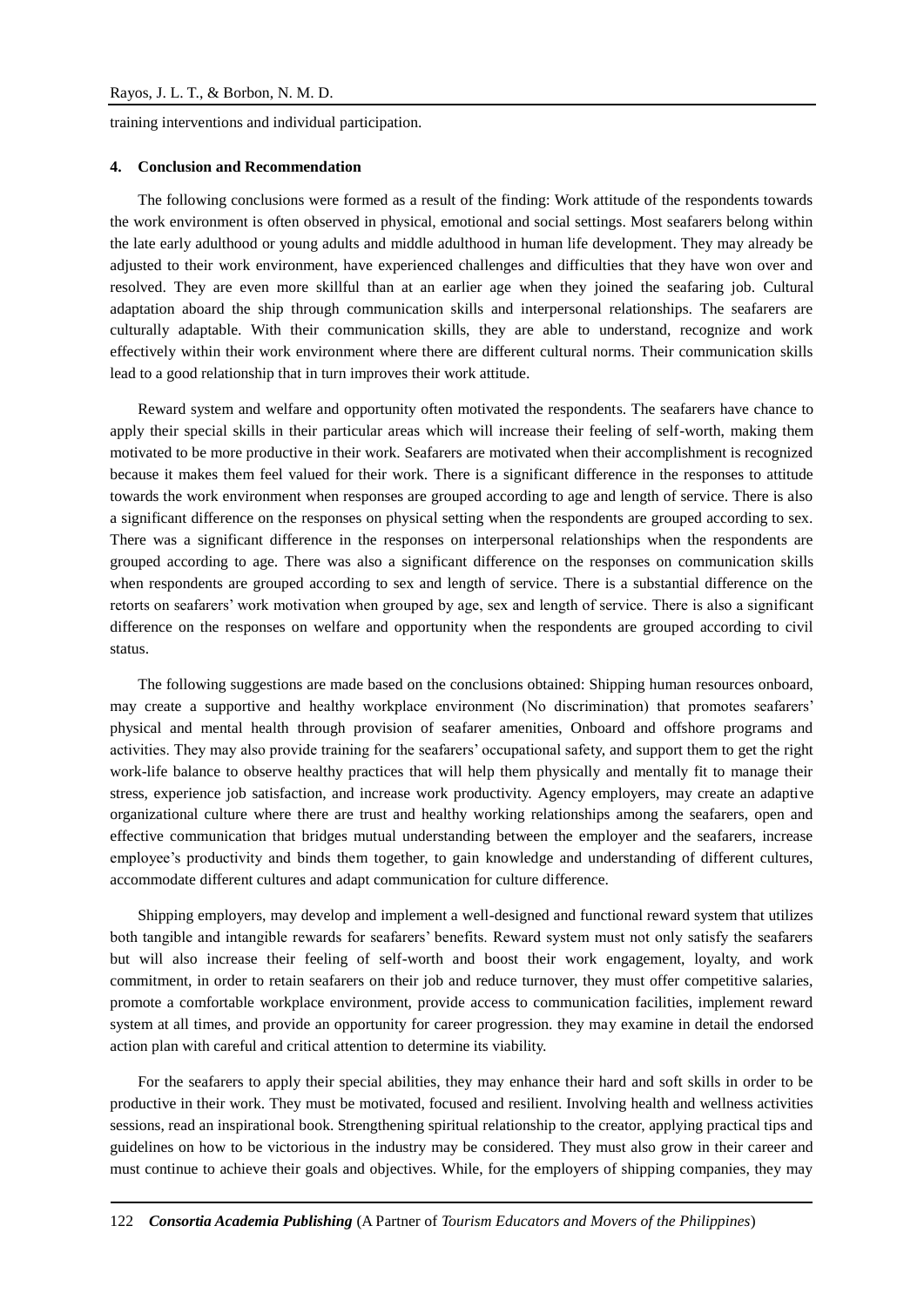examine in detail the endorsed action plan with careful and critical attention to determine its viability.

To future researchers, they may conduct a related study to discover strategies, techniques, and effective solutions to address the possibilities concerning seafarer work motivation on board with or without crisis. In addition, they may consider other maritime institutions, training centers and tourism and hospitality programs within the Philippines.

## **5. References**

Abram, A., (2020). *The value of a psychologically healthy workplace*.

<https://www.verywellmind.com/promoting-mental-health-at-work-4175382>

- Ayap, C. D., & Macalalad, J. A. (2016). Work values and job satisfaction among seafarers in J-Phil marine incorporated. *Asia Pacific Journal of Academic Research in Business Administration*, *2*(1), 58-72.
- Catindig, S. M., Condino, P. A. G., & Olivares, E. K. S. (2018). Factors that Influence Seafarers' Job Retention as Perceived by Cruise Seafarers from Three Major Cruise Fleets in Manila. *LPU-Laguna Journal of International Journal of Tourism and Hospitality Management*, *4*(2), 1-1.
- Chua, B. L., Lee, S., Kim, H. C., & Han, H. (2019). Investigation of cruise vacationers' behavioral intention formation in the fast-growing cruise industry: The moderating impact of gender and age. *Journal of Vacation Marketing*, *25*(1), 51-70. <https://doi.org/10.1177/1356766717750419>

Cromarty, C. (2020). *How to adapt communication for cultural differences*, and why is so important the lugroup.com

- Editorial Staff (2021). 11 indicators of a good company culture. BioSpace Sana Biotechnology. Published: Nov 12, 2021. <https://www.biospace.com/article/11-indications-of-a-good-company-culture/>
- Editorial Team (2018). Measuring seafarers' welfare. Safety4sea.com

EMSA. (2020). *COVID-19 – Impact on Shipping Report*, 13 November 2020. <http://www.emsa.europa.eu/newsroom/covid19-impact/download/6306/4055/23.html>

- Geneva, (2019[\) https://www.ilo.org/wcmsp5/groups/public/---ed\\_dialogue/---sector/documents/meeting](https://www.ilo.org/wcmsp5/groups/public/---ed_dialogue/---sector/documents/meeting%20document/wcms_664163.pdf) [document/wcms\\_664163.pdf](https://www.ilo.org/wcmsp5/groups/public/---ed_dialogue/---sector/documents/meeting%20document/wcms_664163.pdf)
- Gibson, P., & Parkman R. (2019). *Cruise Operation Management. Hospitality Perspectives*. Third Edition. Routledge. USA & Canada.
- Gillstrom, K., (2015). Effective Communication on Board.

<https://currents.bluewatercruising.org/articles/effective-communication-board/>

- Gorecho, D., R. (2020) Heads the seafarers' division of the Sapalo Velez Bundang Bulilan law offices. <https://cebudailynews.inquirer.net/313015/depression-suicide-and-covid-19#ixzz7E2z3B6I7>
- Guptan, M., Shaheen, M., & Reddy, P., K., (2017). Physical, emotional and social aspects of behavior toward the work environment.<https://www.emerald.com/insight/content/doi/10.1108/JMD-06-2016-0084/full/html>
- Hee, O. C., Qin, D. A. H., Kowang, T. O., Husin, M. M., & Ping, L. L. (2019). Exploring the impact of communication on employee performance. *International Journal of Recent Technology and Engineering, 8*(3), 654-658.
- Heider's (2015) Theory of attitude organization. GK Today Retrieved August 28, 2021 from gktoday.in. <https://www.gktoday.in/topic/theories-of-attitude-organization/>
- Kahungya, E., F. (2016). *Effects of motivation on employees performance: A case study of vice president's office in Dar Es Saalam*. Open University of Tanzania.
- Kapur, R. (2020). *Communication skills for workplace success.* University of Delhi.
- Kim, Y. Y. (2017). Cross-cultural adaptation. In *Oxford Research Encyclopedia of Communication*. <https://doi.org/10.1093/acrefore/9780190228613.013.21>
- Kitada, M. (2021). *Women seafarers*: Analysis of barriers in their employment. World Maritime University, Milan.
- Llangco, M. O (2017). *Filipino seafarers on-board cruise ships: Shared viewpoints on working lives*. Seafarers International Research Center.